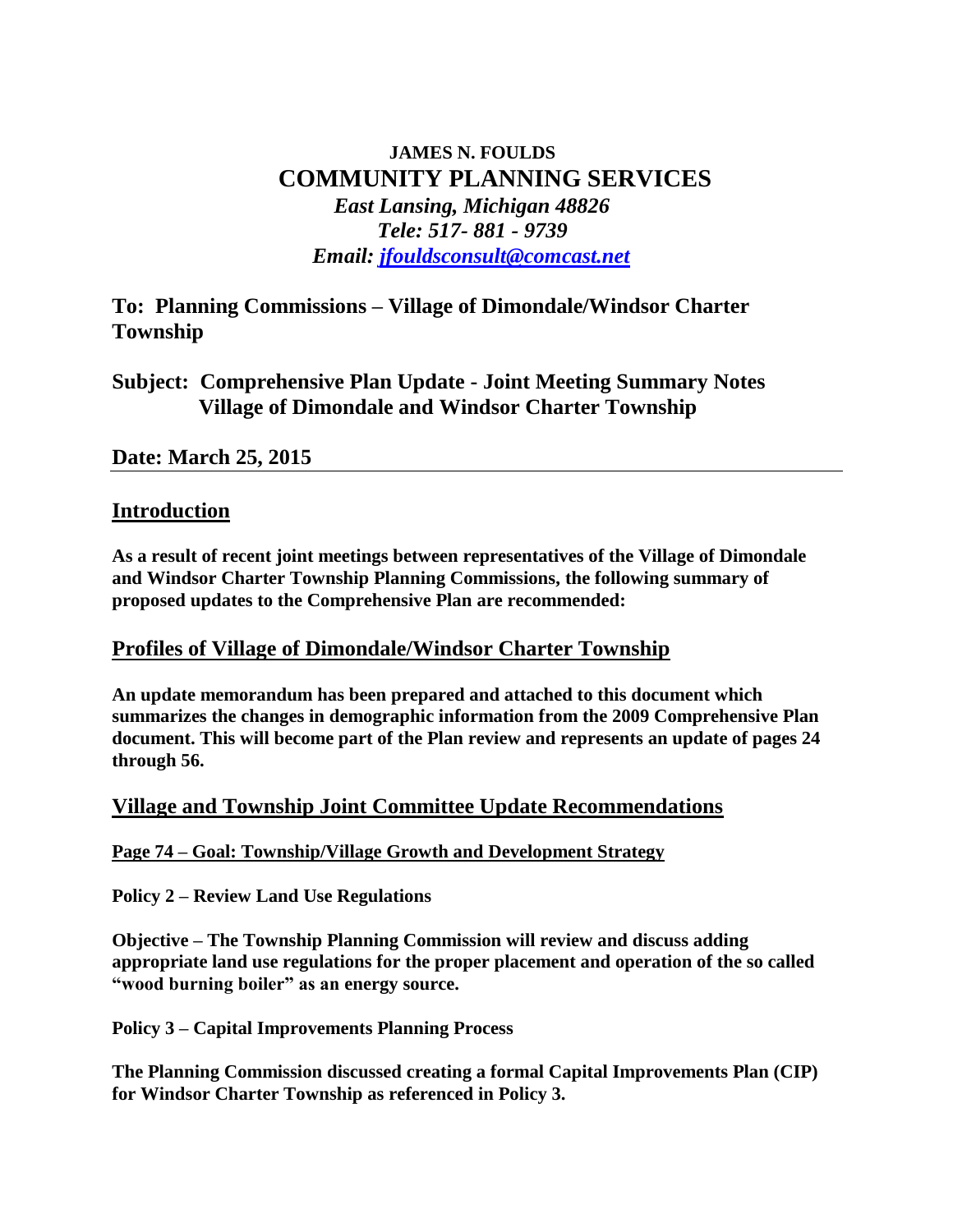**Objective – The Township Planning Commission will discuss, finalize, and recommend to the Board of Trustees the creation of a formal CIP process for the Township to address the long range need for projects such as fire equipment, new Township Hall, and community recreational facilities.**

**Policy 4 – Adjacent Governmental Communication**

**The Planning Commission agreed to add the State of Michigan, TriCounty Regional Planning Commission, and the federal government to the objective under this policy.**

**Add Policy 5 which addresses the Sanitary Sewer District.**

**Proposed Language – When appropriate opportunities exist, such as road construction in proximity to an existing sewer district or in response to proposed development, the Township and Village will address the feasibility of expanding the sewer system.**

**Add Policy 6 which addresses annual joint meeting between the two Planning Commissions to review joint planning efforts of the previous year and to identify joint planning efforts for the upcoming year.**

**Proposed Language – The Village of Dimondale and the Windsor Charter Township Planning will meet annually to review and plan joint planning efforts. Examples of future joint efforts could include community gardens and/or dog parks and joint utilization of public lands.**

#### **Page 75 – Goal: Residential**

**Policy 2 – Add review and updates to the existing Wind Turbine Regulation and the creation of an appropriate solar regulation.**

**Existing Policy 4 – Revise the "Elderly Housing Options" heading to "Emphasize Diversity in Housing Types"**

**Revise the Objective to read; "implement opportunities for a diversity in housing types to include multiple family housing, elderly housing, and other underserved housing subgroups.**

#### **Page 78 – Goal: Transportation**

**Policy 1 – Add language to this policy which clarifies participation in the regional transportation process to mean "participation and membership in the Capital Area Regional Transportation Subcommittee (CARTS)".**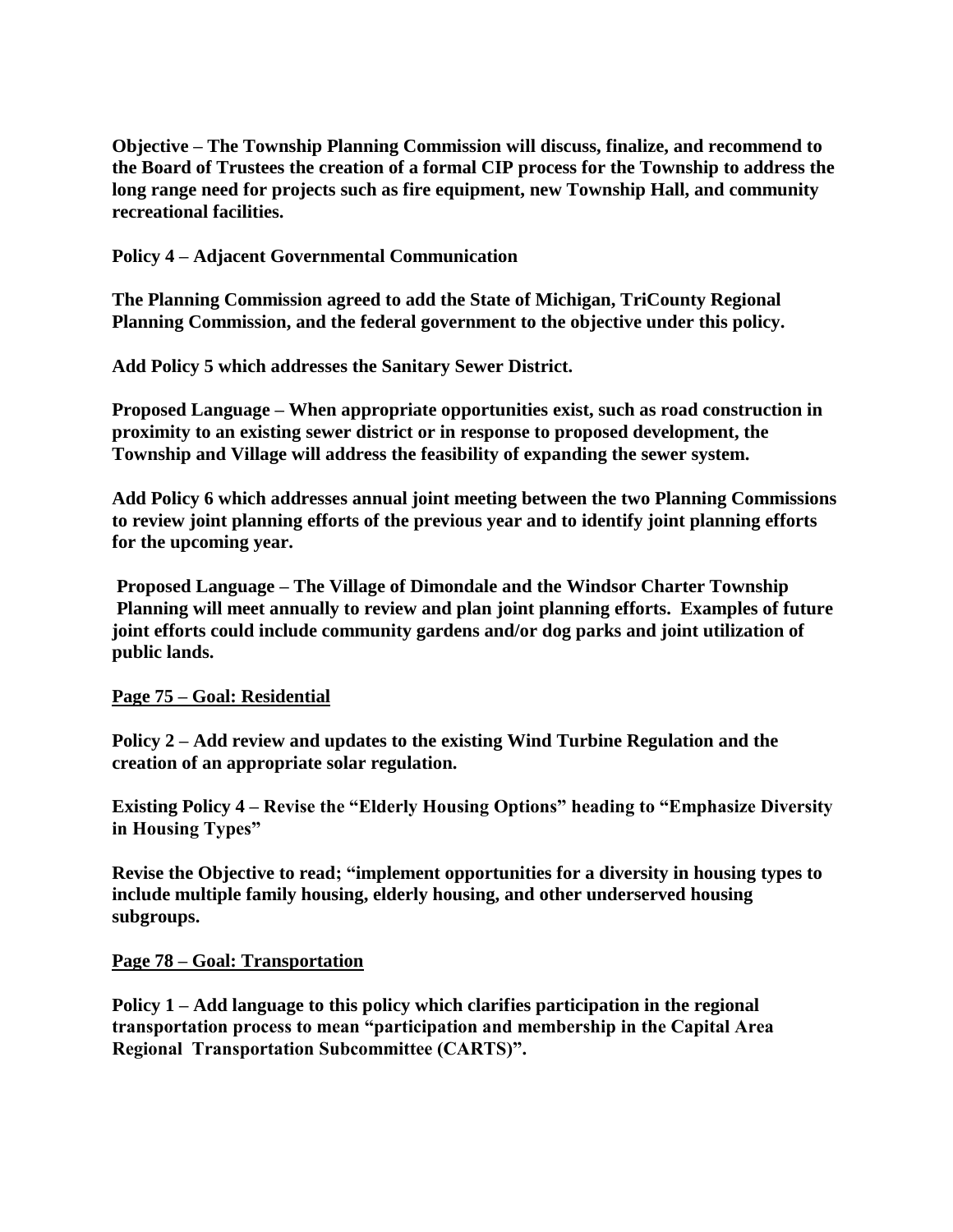**Add Policy 5 which addresses future Non-Motorized Connections.**

**Proposed Language – The Village of Dimondale and Windsor Charter Township shall jointly plan the creation and expansion of Non-Motorized connections within the community and adjacent jurisdictions.**

#### **Page 79 – Goal: Industrial Development**

**Policy 2 – Add language to the second objective which encourages potential manufacturing use for the northwest corner of Creyts and Lansing Road.**

#### **Page 80 – Goal Community Facilities**

**Policy 4 – Add the following language to the end of the existing policy; "for example, a review and discussion on a new township office building".**

**New Policy 5 – Add a new policy referencing the need for a "community garden" site within the community.**

**Add Policy 6 which emphasizes the coordination of Village and Township infrastructure projects.**

**Proposed Language – The Village of Dimondale and Windsor Charter Township shall jointly plan for future infrastructure projects such as sanitary sewer, sidewalks, recreational facilities and other projects which will jointly benefit both communities.**

**The Joint Committee also proposed, once the proposed Comprehensive Plan revisions were reviewed by the Planning Commission in each jurisdiction that the required agency review period would take place and the public hearing would be tentatively scheduled for mid-July 2015.** 

**Finally, it was agreed that the jurisdictions would hold a joint public hearing on the proposed updates.**

**Please do not hesitate to contact me should you have any questions.**

**Thank you.**

**Attachment: Demographic Update**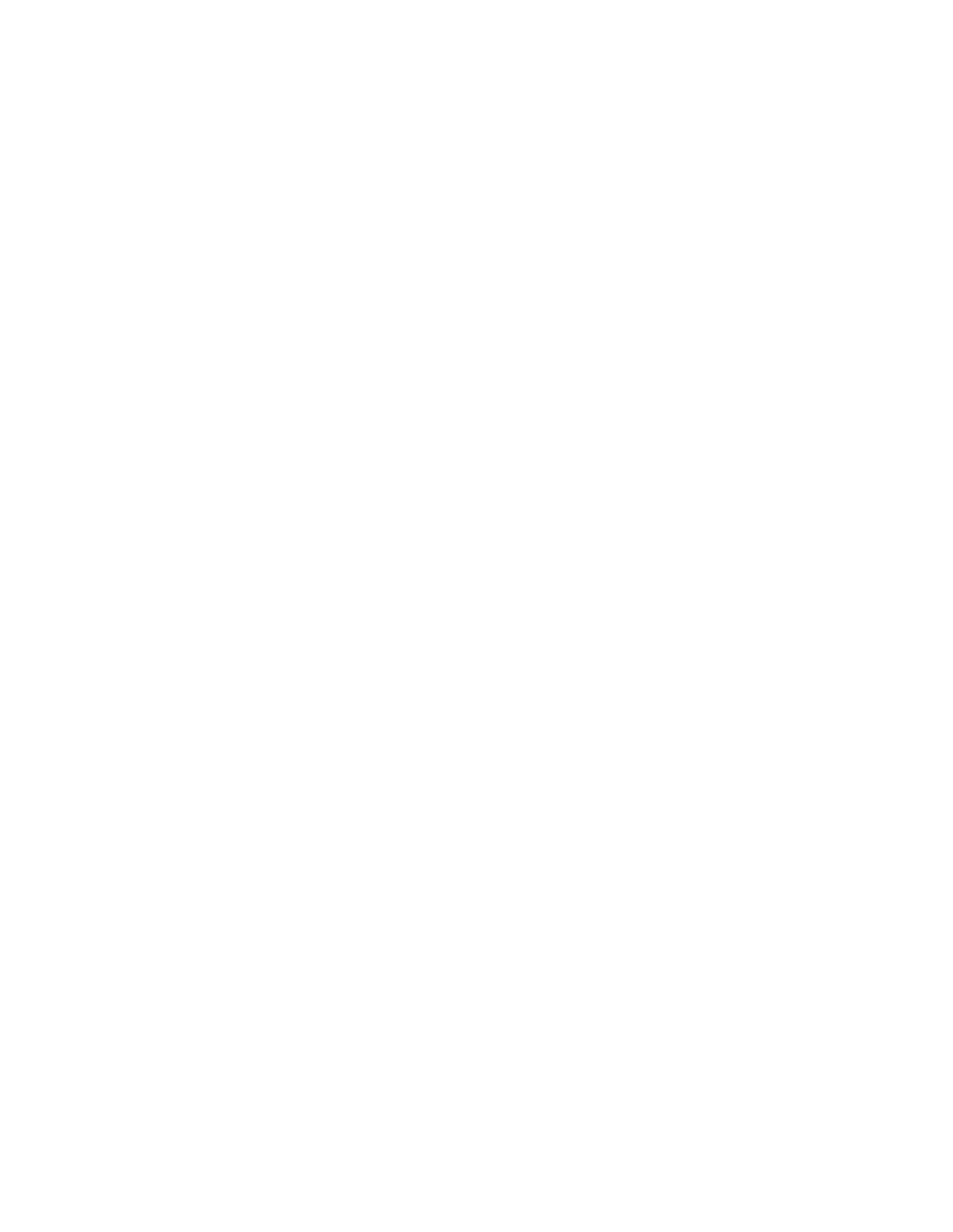## **MEMORANDUM**

**To:** Village of Dimondale and Windsor Charter Township **From:** James Foulds, Community Planning Services **Subject:** Appendix for Dimondale and Windsor Master Plan – Demographic Update **Date:** March 9, 2015

Attached you will find an update to the Village of Dimondale and Windsor Charter Township Comprehensive Development Plan. Specifically, this document is intended to update Section IV: Profile of Windsor Charter Township and the Village of Dimondale 2008.

The Population Profile, Housing Profile, and Economics Profile now reference 2010 U.S. Census and 2013 American Community Survey data as they apply to the Village and the Charter Township, as well as direct comparisons to Eaton County, the Tri-County region, and the State of Michigan.

If you have any questions about the update to this section, please let me know. Thank you.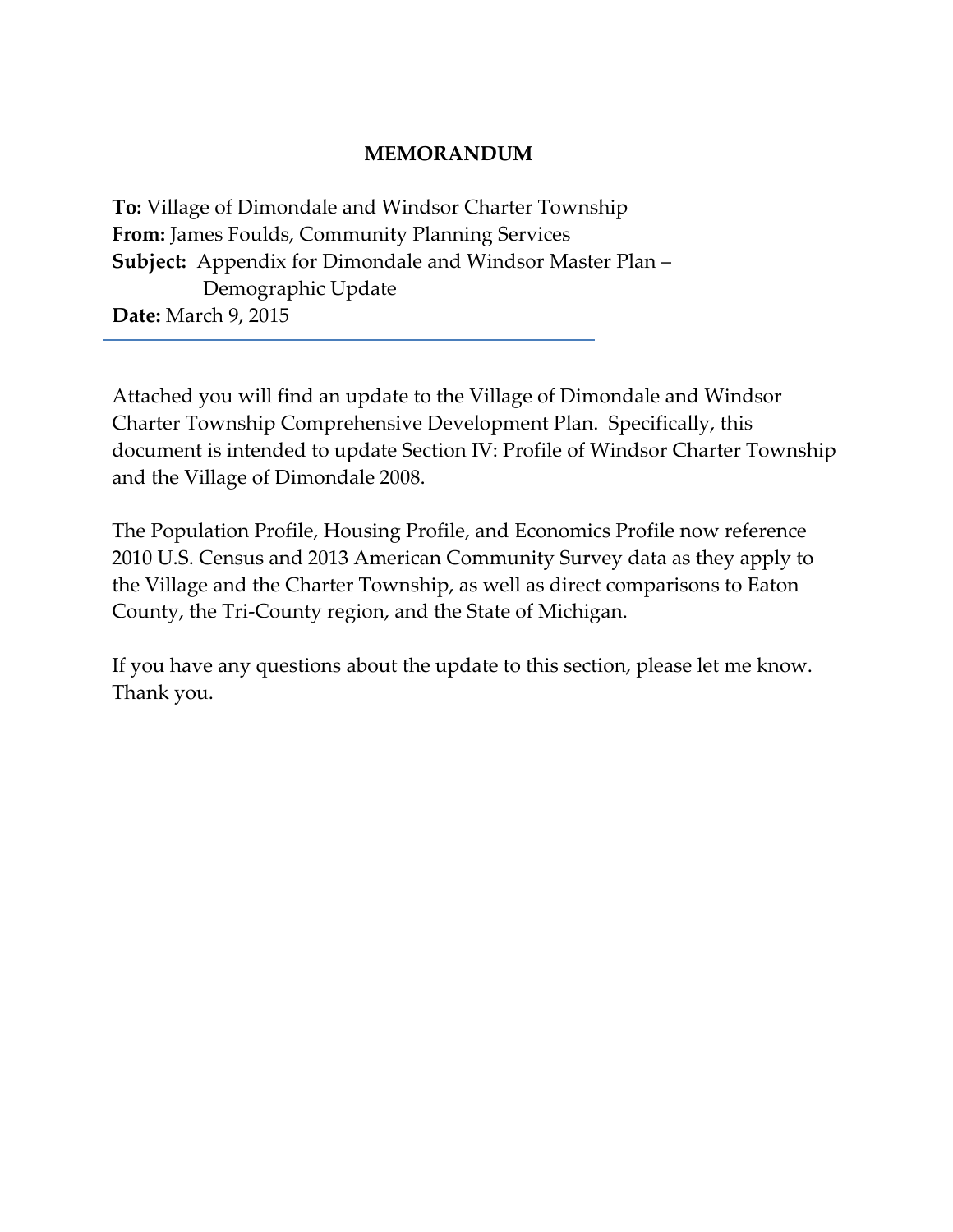# **Appendix: 2015 Update to Section IV – Community Profile**

# **Putting the Pieces Together**

This profile is an overall picture of Windsor Charter Township and the Village of Dimondale in regards to specific characteristics and the relationship these characteristics have with the surrounding area. Considering that Windsor and Dimondale are dependent on each other and the larger region in terms of growth, it is important to understand the characteristics of Windsor and Dimondale in relation to the larger community to allow for accurate current observations, as well as predictions for the future. This profile does that by examining *Population Demographics, Housing Characteristics, Natural Features, Existing Land Use, Roads and Traffic, Utilities, and Community Facilities* of Windsor Township, the Village of Dimondale and the Tri-County Region.

# **A Short Introduction…**

Windsor Charter Township and the Village of Dimondale are located in the mid- eastern portion of Eaton County. Adjacent to Windsor Township lays Benton Charter Township and the City of Potterville to the west, Delta Charter Township to the north, Delhi Township in Ingham County to the east, and Eaton Rapids Township to the south. Eaton County is part of what is known as the Tri-County Region and shares that title with Ingham and Clinton Counties. The City of Lansing is the largest city in the Tri-County region which plays a vital role in its surrounding communities and is also the location of Michigan's state capitol. When any of these regional jurisdictions experiences a change in demographics, Windsor Charter Township and the Village of Dimondale are affected. This fact is important in the following detailed profiles.

# **Population Profile**

The population profile paints a statistical picture of the population of Windsor Township and the Village of Dimondale. It compares Windsor and Dimondale with the surrounding regions in terms of overall population and distributions within the population based on age, race, education, and household characteristics. This profile will begin by examining the State of Michigan, the Tri-County region, Eaton County, Windsor Township and the Village of Dimondale.

**Population** 

*Michigan*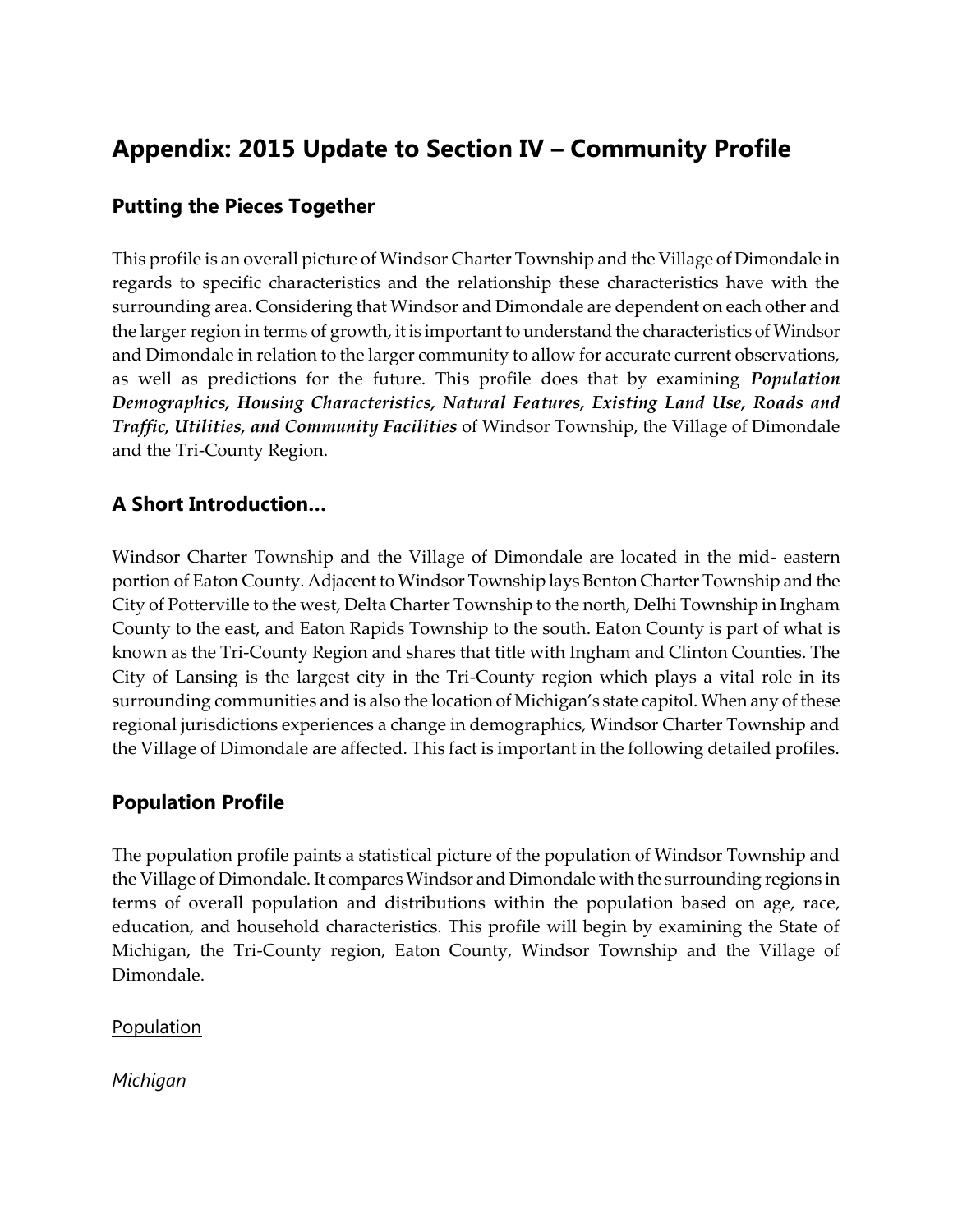The 2010 U.S. Census shows that the State of Michigan is home to 9,883,640 people. This is a slight (0.5%) decline from the 2000 U.S. Census; the state lost 54, 804 residents over the ten year period. Michigan is ranked eighth nationally in terms of overall population, yet it is ranked 48<sup>th</sup> in growth rate over the ten years since the previous U.S. Census. The negative growth rate means that more people are moving out of the state than are moving into the state. Michigan experienced a short lived "in-migration" trend in the mid-late 1990's.

| . apic 1. . opaiation of michigan 1990 |                   |               |                    |  |  |  |
|----------------------------------------|-------------------|---------------|--------------------|--|--|--|
| Year                                   | <b>Population</b> | <b>Change</b> | <b>Growth Rate</b> |  |  |  |
| 1980                                   | 9,262,078         |               |                    |  |  |  |
| 1990                                   | 9,295,297         | 33,219        | 0.36%              |  |  |  |
| 2000                                   | 9,938,444         | 643,147       | 6.92%              |  |  |  |
| 2010                                   | 9,883,640         | -54,804       | $-0.55%$           |  |  |  |

**Table 1: Population of Michigan 1980 - 2010**

## *Tri-County Region*

The Tri-County area, which includes Ingham, Clinton, and Eaton Counties, surrounds the City of Lansing and in many ways acts as a single economic region. For this reason, it is important to address population trends within the Tri-County area over the past few decades. Much like Michigan's population, the Tri-County area grew in the 1980's and 1990's, but in contrast has continued to grow at a steady pace over the past decade. Since 1980, the Tri-County region has continuously grown at a rate of around 3% annually, while the State has seen decline in the last ten years.

| <b>Year</b> | <b>Population</b> | Change | <b>Growth Rate</b> |
|-------------|-------------------|--------|--------------------|
| 1980        | 419,750           |        |                    |
| 1990        | 432,674           | 12,924 | 3.08%              |
| 2000        | 447,728           | 15,054 | 3.48%              |
| 2010        | 464,036           | 16,308 | 3.64%              |

**Table 2: Population of Tri-County 1980 - 2010**

### *Eaton County*

Eaton County lies in the heart of mid-Michigan, southwest of the City of Lansing. It is a predominately rural county with a few small municipalities including the City of Grand Ledge, the City of Charlotte, Windsor Charter Township and the Village of Dimondale. There is an abundance of land in the county, adding to the appeal for residential use and adding to population pressures. Eaton County experienced a large influx of people between 1990 and 2000, and while the County continues to grow, the population increase was slower between 2000 and 2010.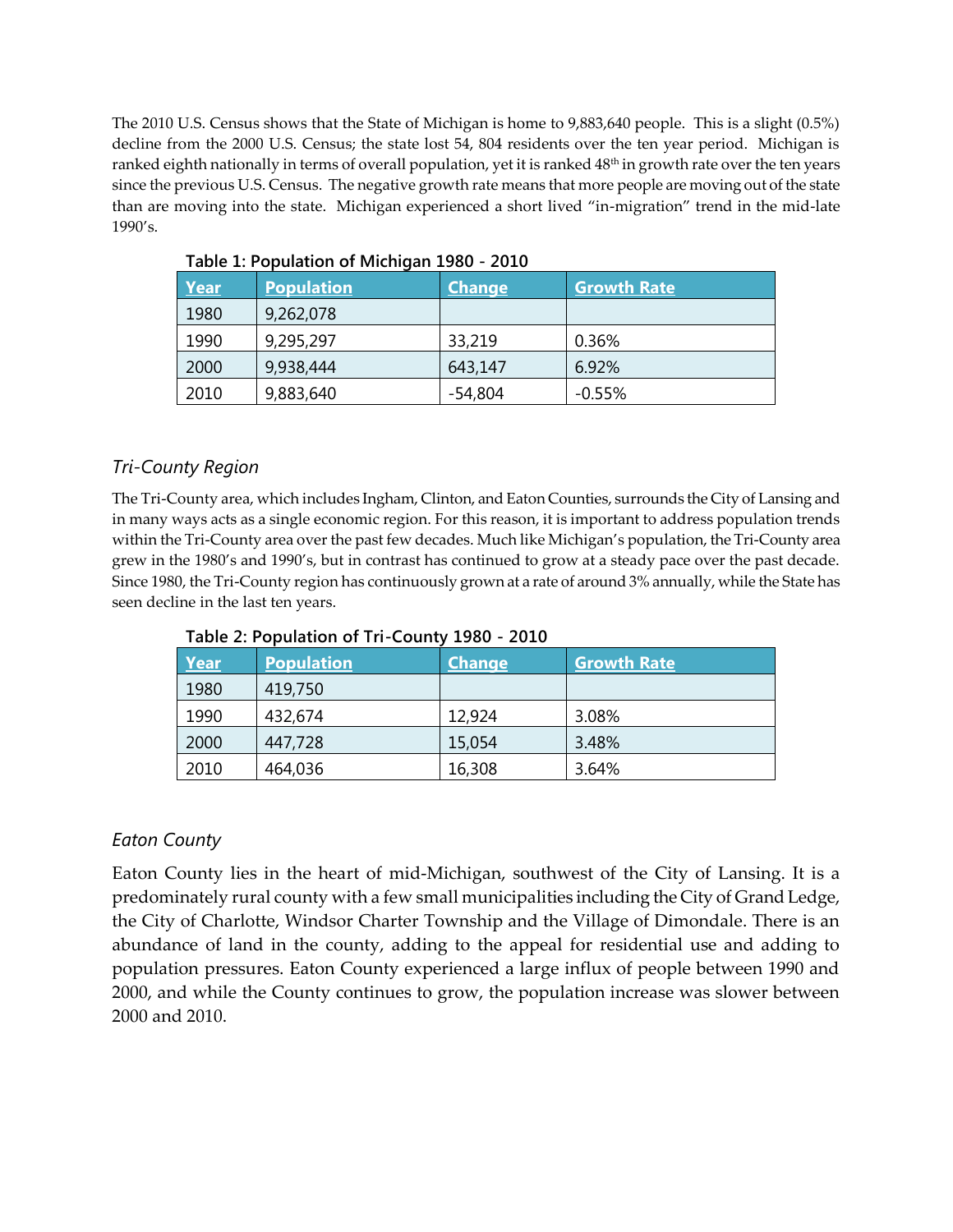|      | TUDIC 9. I ODUNIUM OT LUMON COUNTY 1900 |               |                    |  |  |  |  |
|------|-----------------------------------------|---------------|--------------------|--|--|--|--|
| Year | <b>Population</b>                       | <b>Change</b> | <b>Growth Rate</b> |  |  |  |  |
| 1980 | 88,337                                  |               |                    |  |  |  |  |
| 1990 | 92,879                                  | 4,542         | 5.1%               |  |  |  |  |
| 2000 | 103,655                                 | 10,776        | 11.6%              |  |  |  |  |
| 2010 | 107,759                                 | 4,104         | 4.0%               |  |  |  |  |

**Table 3: Population of Eaton County 1980 - 2010**

## *Windsor Charter Township and the Village of Dimondale*

Windsor Charter Township has seen significant growth since 1990, achieving triple-digit population growth in each of the last two decades. The Township's population grew even faster than Eaton County since 1990. The Township may be the beneficiary of a declining population in the Lansing metropolitan area. The availability of inexpensive and abundant vacant land in the Township may be a draw for those leaving Lansing.

| Table 4: Population of Windsor Township 1980 - 2010 |                   |               |                    |  |  |
|-----------------------------------------------------|-------------------|---------------|--------------------|--|--|
| <u>Year</u>                                         | <b>Population</b> | <b>Change</b> | <b>Growth Rate</b> |  |  |
| 1980                                                | 5,070             |               |                    |  |  |
| 1990                                                | 5,213             | 143           | 2.8%               |  |  |
| 2000                                                | 5,988             | 785           | 15.0%              |  |  |
| 2010                                                | 6,838             | 850           | 14.2%              |  |  |

**Table 4: Population of Windsor Township 1980 - 2010**

The 2010 Census reported that Dimondale has declined in population 8% since the year 2000. Due to its nearly-built-out status, a decline in growth rate was to be expected, although a loss of population was not.

| Table 5. I Opulation Of the Village Of Dimondale 1900 - 2010 |             |                   |               |                    |  |
|--------------------------------------------------------------|-------------|-------------------|---------------|--------------------|--|
|                                                              | <u>Year</u> | <b>Population</b> | <b>Change</b> | <b>Growth Rate</b> |  |
|                                                              | 1980        | 1,008             |               |                    |  |
|                                                              | 1990        | 1,247             | 239           | 23.7%              |  |
|                                                              | 2000        | 1,342             | 95            | 7.6%               |  |
|                                                              | 2010        | 1,234             | $-108$        | $-8.0\%$           |  |

**Table 5: Population of the Village of Dimondale 1980 - 2010**

Population Projections are especially important when planning and determining growth for an area. Projections help with overall economic, land use and community planning and thus need to be taken very seriously. Projection calculations are approached by first examining past growth rates and trends for the municipality to determine whether growth is consistent or changing. The Tri-County Regional Planning Commission has taken this further by completing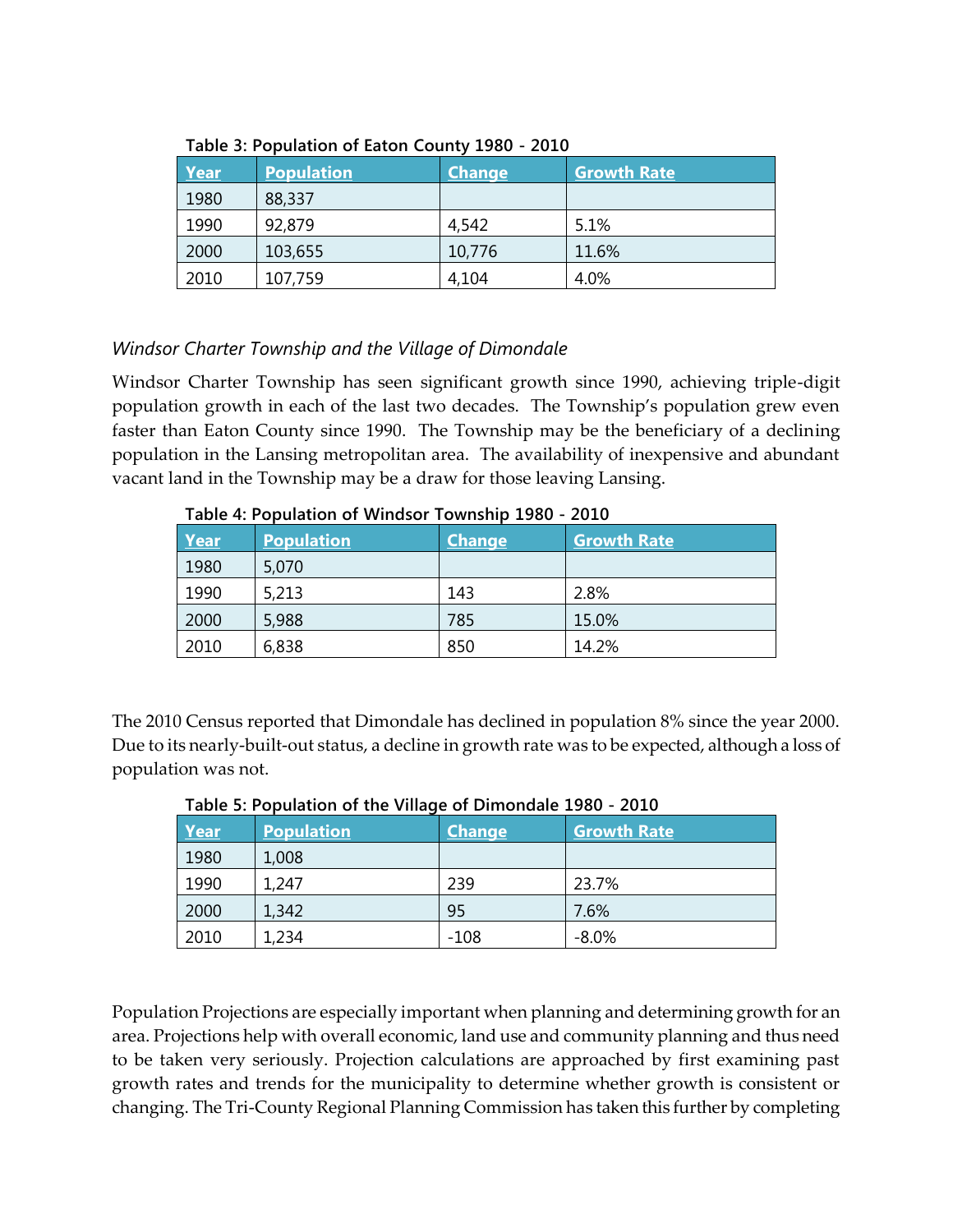a build-out analysis, which bases its population projections on existing development, remaining developable land, density and uses permitted through local zoning ordinances, and census data. The Tri-County model anticipates growth to slow to less than 1% through the year 2045 for Windsor Township. This growth model is consistent throughout the Tri-County area; many municipalities surrounding Lansing and East Lansing are experiencing similar projections.

| Year   | <b>Population</b> | <b>Change</b> | <b>Growth Rate</b> |  |  |
|--------|-------------------|---------------|--------------------|--|--|
| 1970   | 2,543             |               |                    |  |  |
| 1980   | 5,070             | 2,527         | 99.37%             |  |  |
| 1990   | 5,213             | 143           | 2.82%              |  |  |
| 2000   | 5,998             | 785           | 15.06%             |  |  |
| 2010   | 6,838             | 840           | 14.00%             |  |  |
| 2015   | 6,922             | 84            | 1.23%              |  |  |
| 2020   | 6,929             | 7             | 0.10%              |  |  |
| 2025   | 6,942             | 13            | 0.19%              |  |  |
| 2030   | 6,956             | 14            | 0.20%              |  |  |
| 2035   | 6,968             | 12            | 0.17%              |  |  |
| 2040   | 6,979             | 11            | 0.16%              |  |  |
| 30 A F | C. OOO            | <b>10</b>     | 0.101              |  |  |

**Table 6: Population Trends for Windsor Township**



\*Tri-County Regional Planning Commission

The Village of Dimondale is nearing its build-out capacity, but the Tri-County model anticipates that the Village will rebound nearly to its 2000 Census population total by the end of 2015, and grow at a rate of 1-2% through 2045.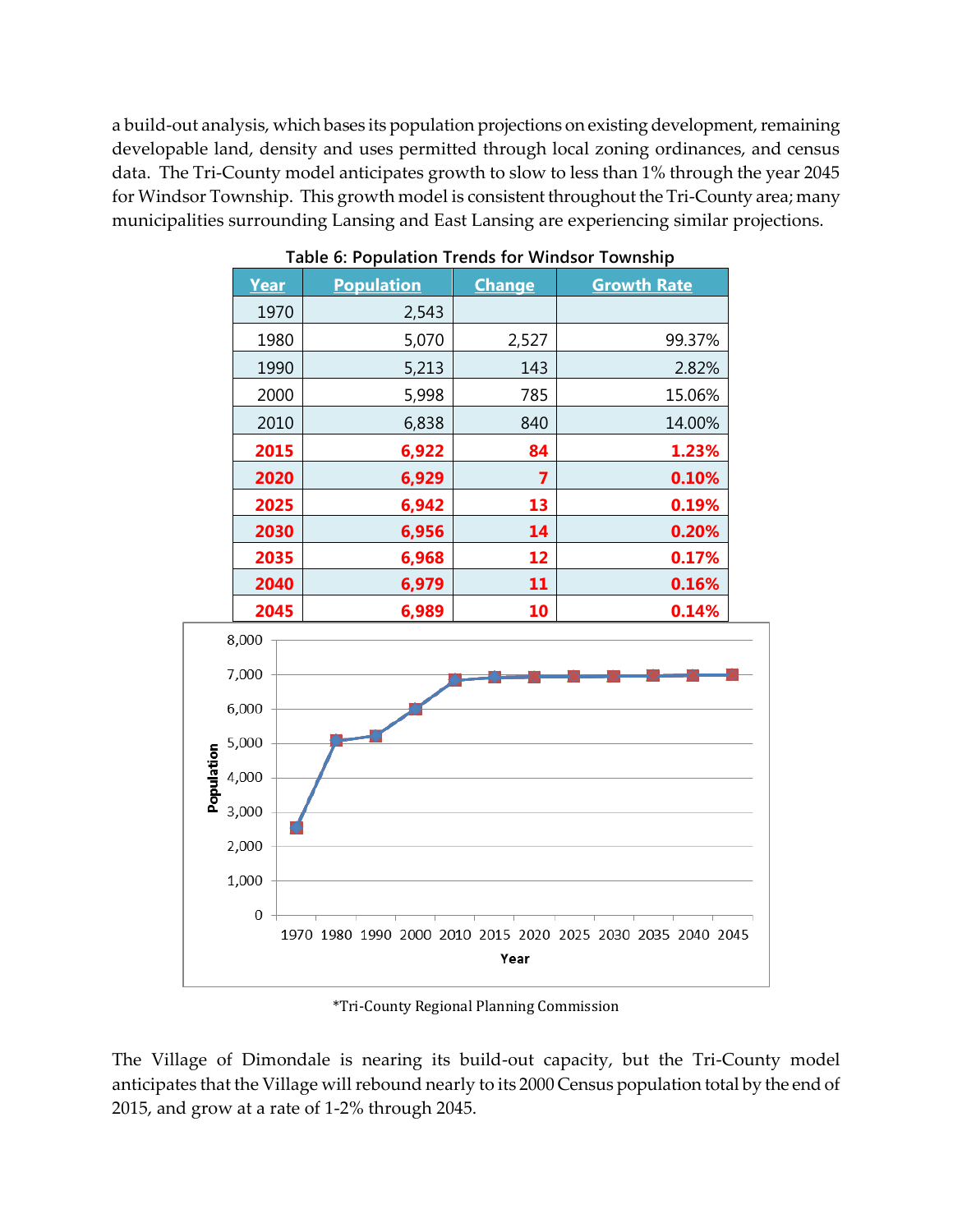| Table 7: Population Trends for Village of Dimondale |                   |               |                    |  |  |  |  |
|-----------------------------------------------------|-------------------|---------------|--------------------|--|--|--|--|
| Year                                                | <b>Population</b> | <b>Change</b> | <b>Growth Rate</b> |  |  |  |  |
| 1970                                                | 970               |               |                    |  |  |  |  |
| 1980                                                | 1,008             | 38            | 3.92%              |  |  |  |  |
| 1990                                                | 1,247             | 239           | 23.71%             |  |  |  |  |
| 2000                                                | 1,342             | 95            | 7.62%              |  |  |  |  |
| 2010                                                | 1,234             | $-108$        | $-8.05%$           |  |  |  |  |
| 2015                                                | 1,340             | 106           | 8.59%              |  |  |  |  |
| 2020                                                | 1,350             | 10            | 0.75%              |  |  |  |  |
| 2025                                                | 1,371             | 21            | 1.56%              |  |  |  |  |
| 2030                                                | 1,396             | 25            | 1.82%              |  |  |  |  |
| 2035                                                | 1,422             | 26            | 1.86%              |  |  |  |  |
| 2040                                                | 1,451             | 29            | 2.04%              |  |  |  |  |
| ----                                                | - ---             | --            | $-1.01$            |  |  |  |  |

#### **Table 7: Population Trends for Village of Dimondale**



### **Characteristics**

### *Distribution of Sexes*

Windsor Charter Township and the Village of Dimondale mirror Eaton County in their distribution of sexes. All three entities skew slightly towards a female majority. Dimondale has the largest proportion of female residents, while Windsor has the largest proportion of males of the three.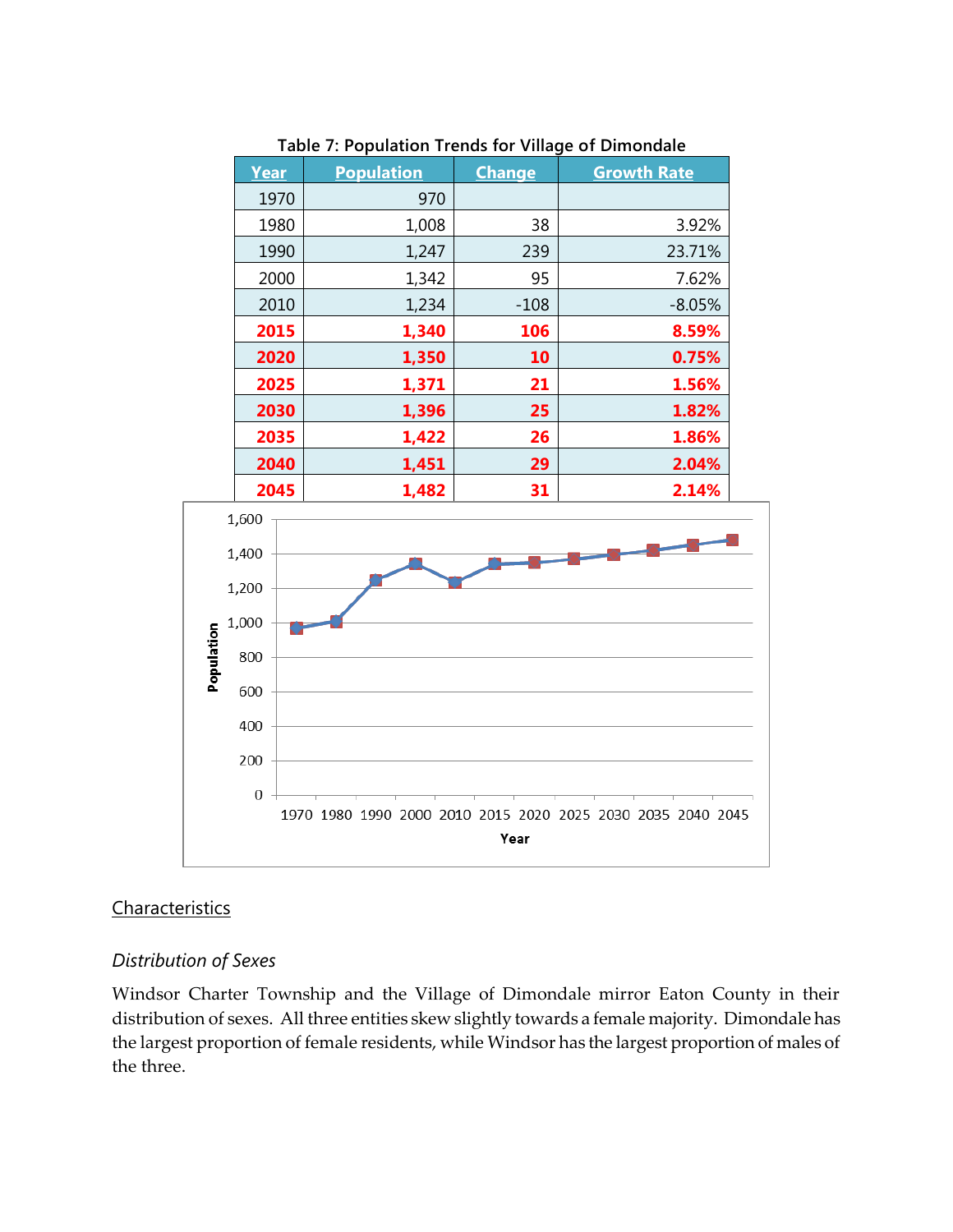| <b>Sex</b> |       |         | Windsor Pop. Windsor % Dimondale Pop. Dimondale % Eaton Pop. |         |         | Eaton % |  |
|------------|-------|---------|--------------------------------------------------------------|---------|---------|---------|--|
| Male       | 3,334 | 48.76%  | 582                                                          | 47.16%  | 50,381  | 48.60%  |  |
| Female     | 3,504 | 51.24%  | 652                                                          | 52.84%  | 53,274  | 51.40%  |  |
| Total      |       |         |                                                              |         |         |         |  |
| Population | 6,838 | 100.00% | 1,234                                                        | 100.00% | 103,655 | 100.00% |  |

#### **Table 8: 2010 Windsor, Dimondale and Eaton County Distribution of Sexes**

### *Racial Make-Up*

The racial make-up of Windsor, Dimondale and Eaton County are very similar. According to the 2010 Census, all three municipalities are predominantly white, with the other Census categories combining to contribute between 7-10% of the total. Eaton County has the largest segment of the population classified as "Black or African America," and the Village of Dimondale has the largest proportion of the population who identify themselves as bi-racial. Across the three entities, the Hispanic classification was the smallest in each instance.

|                          | <b>Windsor</b> | <b>Windsor</b> | <b>Dimondale</b> | <b>Dimondale</b> | <b>Eaton</b> | <b>Eaton</b>  |
|--------------------------|----------------|----------------|------------------|------------------|--------------|---------------|
| <b>Race</b>              | Pop.           | <u>%</u>       | Pop.             | <u>%</u>         | Pop.         | $\frac{9}{6}$ |
| White                    | 6,307          | 92.23%         | 1144             | 92.71%           | 93,549       | 90.25%        |
| <b>Black or African</b>  |                |                |                  |                  |              |               |
| American                 | 186            | 2.72%          | 9                | 0.73%            | 5,481        | 5.29%         |
| American Indian          | 33             | 0.48%          | 11               | 0.89%            | 453          | 0.44%         |
| Asian / Pacific Islander | 104            | 1.52%          | 10               | 0.81%            | 1,173        | 1.13%         |
| Hispanic                 | 1              | 0.01%          | 0                | 0.00%            | 31           | 0.03%         |
| Two or more Races        | 126            | 1.84%          | 40               | 3.24%            | 1,759        | 1.70%         |
| <b>Other Race</b>        | 81             | 1.18%          | 20               | 1.62%            | 1,209        | 1.17%         |
| <b>Total Population</b>  | 6,838          | 100.00%        | 1,234            | 100.00%          | 103,655      | 100.00%       |

#### **Table 9: 2010 Windsor, Dimondale and Eaton County Race and Origin**

### *Age Distribution*

Age is an important element to analyze because it can help a municipality identify the types of services may be in higher demand at a given time in the future. Based on the 2010 Census, the Village of Dimondale and Windsor Charter Township skew much older than Eaton County. For instance, in the Township, nearly 60% of the population is over 45 years of age. Eaton County, by comparison, has only 35% of its population over that age. Because of their aging populations, Dimondale and Windsor may need to spend more resources on services for seniors in the coming years.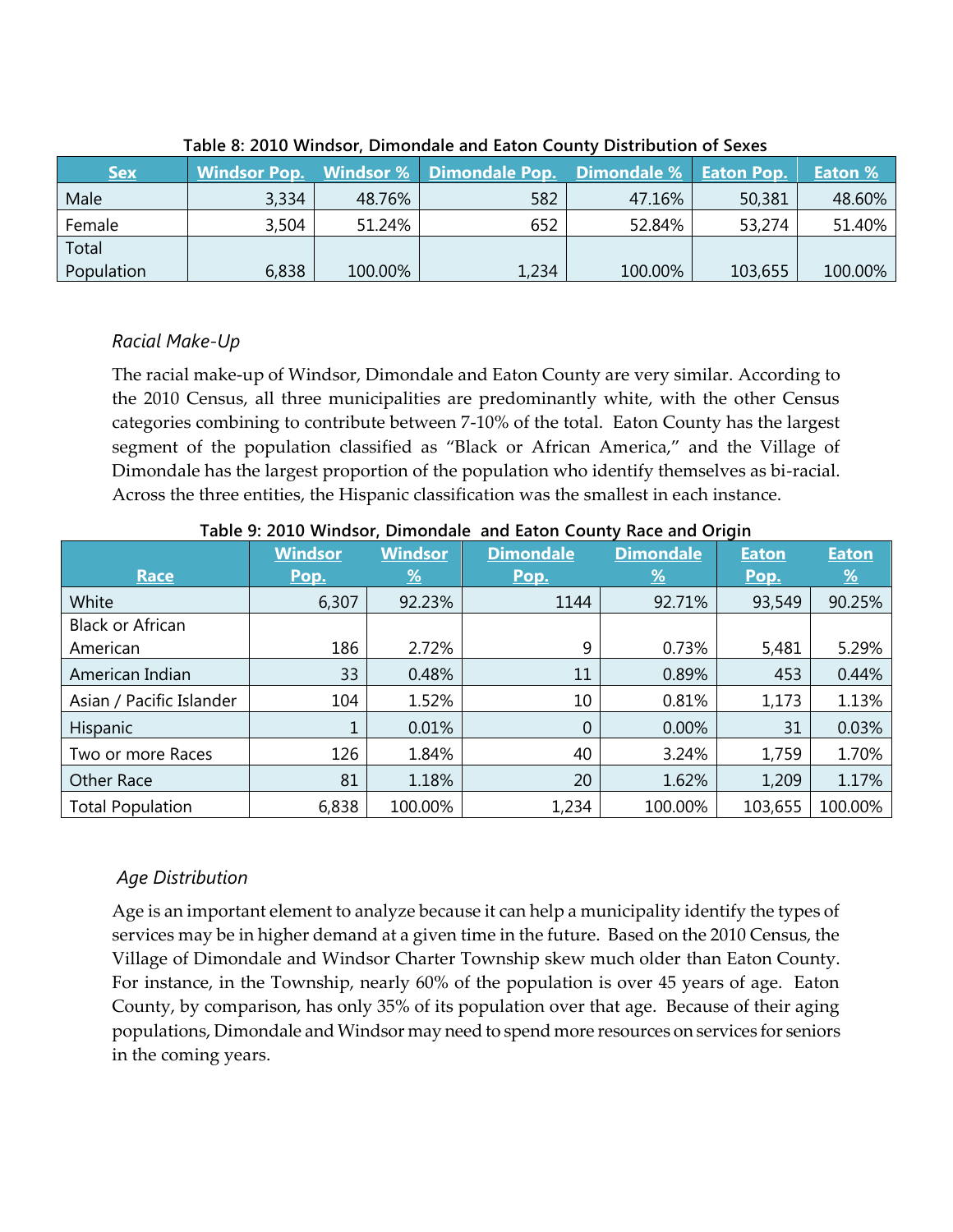| - פי       |                |                |                  |                  |              |              |  |
|------------|----------------|----------------|------------------|------------------|--------------|--------------|--|
|            | <b>Windsor</b> | <b>Windsor</b> | <b>Dimondale</b> | <b>Dimondale</b> | <b>Eaton</b> | <b>Eaton</b> |  |
| <b>Age</b> | Pop.           | $\frac{9}{6}$  | Pop.             | $\frac{9}{6}$    | Pop.         | <u>%</u>     |  |
| 19 & Under | 1,391          | 20.34%         | 290              | 23.50%           | 30,139       | 29.08%       |  |
| $20 - 24$  | 280            | 4.09%          | 54               | 4.38%            | 6,349        | 6.13%        |  |
| $25 - 34$  | 500            | 7.31%          | 107              | 8.67%            | 13,105       | 12.64%       |  |
| $35 - 44$  | 734            | 10.73%         | 130              | 10.53%           | 16,797       | 16.20%       |  |
| $45 - 54$  | 1,305          | 19.08%         | 237              | 19.21%           | 15,955       | 15.39%       |  |
| $55 - 64$  | 1,319          | 19.29%         | 215              | 17.42%           | 9,559        | 9.22%        |  |
| $65 +$     | 1,309          | 19.14%         | 201              | 16.29%           | 11,751       | 11.34%       |  |
| Total      |                |                |                  |                  |              |              |  |
| Population | 6,838          | 100.00%        | 1,234            | 100.00%          | 103,655      | 100.00%      |  |
| Median Age | 49.60          |                | 47.00            |                  | 36.40        |              |  |

#### **Table 10: 2010 Windsor, Dimondale and Eaton County Age Distributions**

### *Education*

Education is an important aspect of long-range community health. Dimondale boasts a significantly higher proportion of the population with Bachelor's degrees than the Township and County, but less advanced degrees by comparison. All three entities enjoy a high proportion of the population who hold a high school diploma. This is similar to the other counties in the region, and may be attributed to its proximity to Michigan State University.

|                                 | <b>Windsor</b> | <b>Windsor</b> | <b>Dimondale</b> | <b>Dimondale</b> | <b>Eaton</b> | <b>Eaton</b>  |
|---------------------------------|----------------|----------------|------------------|------------------|--------------|---------------|
| <b>Educational Attainment</b>   | Pop.           | $\frac{96}{6}$ | Pop.             | <u>%</u>         | Pop.         | $\frac{9}{6}$ |
| Less than 9th grade             | 101            | 2.10%          | 17               | 2.10%            | 1,399        | 1.90%         |
| 9th - 12th, no diploma          | 173            | 3.60%          | 21               | 2.60%            | 3,461        | 4.70%         |
| High School Graduate            | 1,571          | 32.70%         | 252              | 31.50%           | 21,650       | 29.40%        |
| Some College, no degree         | 1,230          | 25.60%         | 185              | 23.10%           | 20,987       | 28.50%        |
| Associate Degree                | 649            | 13.50%         | 98               | 12.30%           | 7,953        | 10.80%        |
| Bachelor's Degree               | 702            | 14.60%         | 184              | 23.00%           | 11,635       | 15.80%        |
| Graduate Degree                 | 375            | 7.80%          | 43               | 5.40%            | 6,480        | 8.80%         |
| <b>Total Population over 25</b> |                |                |                  |                  |              |               |
| yrs.                            | 4,800          |                | 800              |                  | 73,564       |               |

#### **Table 11: 2013 Windsor, Dimondale and Eaton County Educational Attainment (25 years and older)**

\*American Community Survey 2013

### *Households*

Household data is essential for determining the type of demands a population will place on a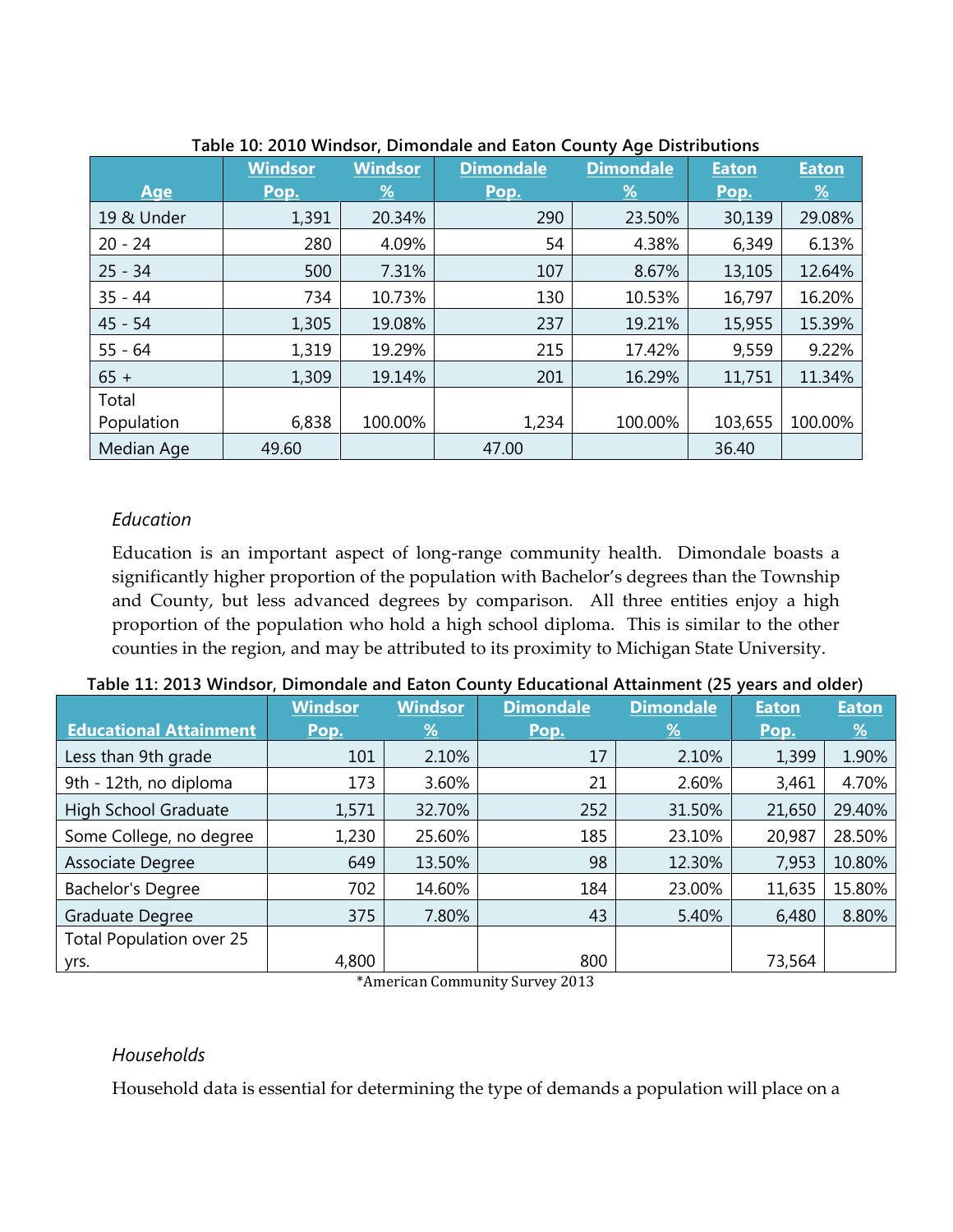community. Families demand different services than non-family households. Windsor and Dimondale are predominately "family" communities with 70.1% and 69.6% of total households comprised of families respectively. While both are higher than the county, Windsor and Dimondale have both declined in family household proportion from the 2000 Census slightly.

| <b>Household</b> | <b>Windsor</b> | <b>Windsor</b> | <b>Dimondale</b> | <b>Dimondale</b> | <b>Eaton</b> | <b>Eaton</b>  |
|------------------|----------------|----------------|------------------|------------------|--------------|---------------|
| <b>Type</b>      | Pop.           | $\frac{9}{6}$  | Pop.             | $\frac{9}{6}$    | Pop.         | $\frac{9}{6}$ |
| Family           |                |                |                  |                  |              |               |
| Households       | 1,979          | 70.10%         | 351              | 69.60%           | 29,225       | 67.20%        |
| Married-         |                |                |                  |                  |              |               |
| Couple           |                |                |                  |                  |              |               |
| Households       | 1,725          | 61.06%         | 290              | 57.53%           | 22,443       | 51.60%        |
| Male             |                |                |                  |                  |              |               |
| Householder      | 1,568          | 55.50%         | 264              | 52.40%           | 21,244       | 48.80%        |
| Female           |                |                |                  |                  |              |               |
| Householder      | 411            | 14.50%         | 87               | 17.30%           | 7,981        | 18.30%        |
| Non-Family       |                |                |                  |                  |              |               |
| Households       | 846            | 29.90%         | 153              | 30.40%           | 14,269       | 32.80%        |
| Householder      |                |                |                  |                  |              |               |
| Living Alone     | 287            | 24.90%         | 130              | 25.80%           | 11,797       | 27.10%        |
| Total            |                |                |                  |                  |              |               |
| Households       | 2,825          |                | 504              |                  | 43,494       |               |
| Persons per      |                |                |                  |                  |              |               |
| Household        | 2.37           |                | 2.43             |                  | 2.44         |               |

**Table 12: 2010 Windsor, Dimondale and Eaton County Household Characteristics**

# **Housing Profile**

The Housing Profile provides insight into the type of housing units residents of Windsor Charter Township and the Village of Dimondale inhabit. The housing profile can help in forecasting future needs in the residential sector. The housing aspects examined in this document include occupation status, number of units, housing age, and value.

### Housing Characteristics

According to the 2010 Census, there were 2,713 occupied housing units within Windsor Charter Township. This figure represents 6.2% of the 43,494 housing units in Eaton County, up slightly from the year 2000. Dimondale has 444 housing units, only 1% of Eaton County's total housing units. Eaton County's housing units are about 27% renter-occupied. While Dimondale has less renter-occupied housing at 20%, Windsor Charter Township has significantly less renters, at a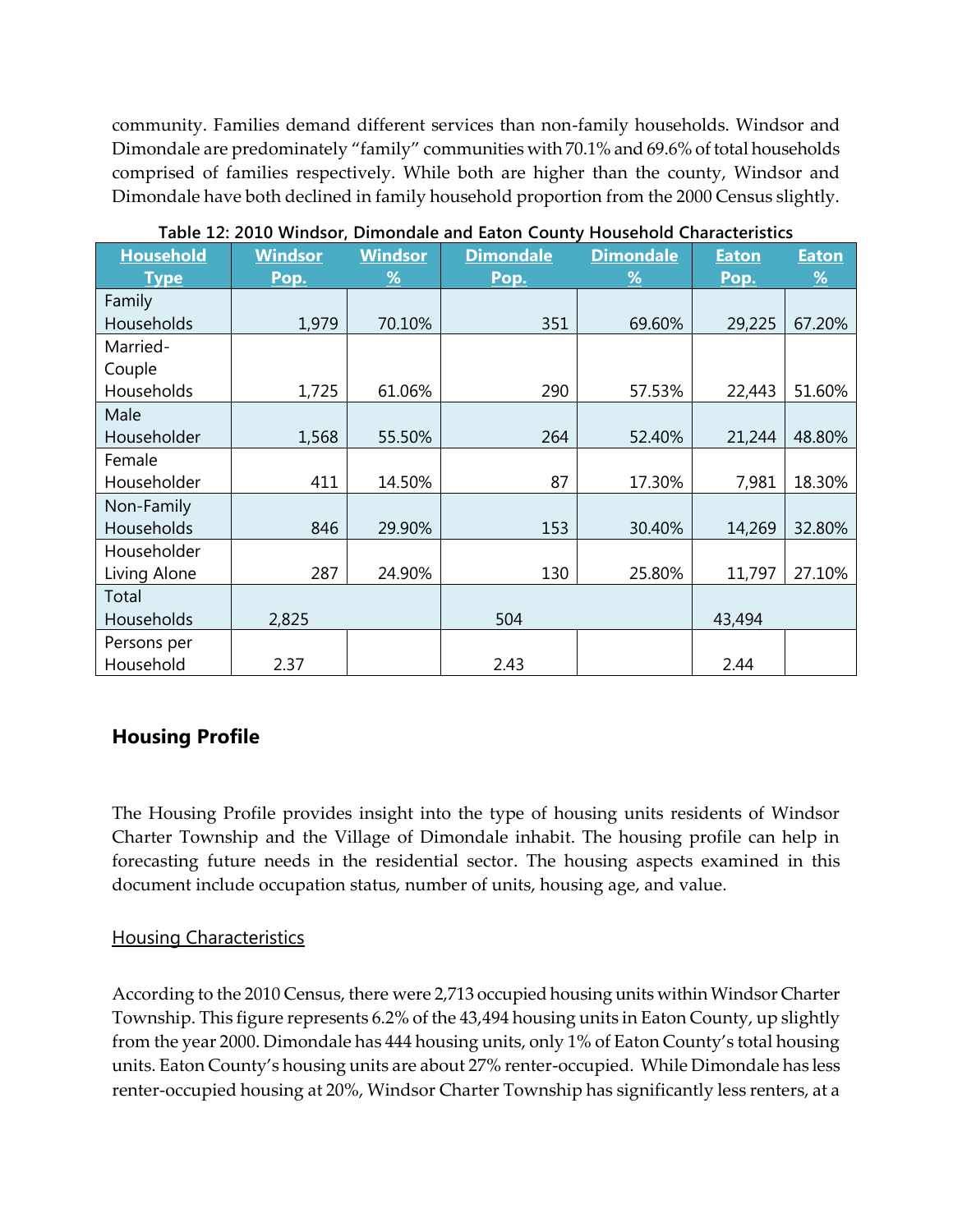rate of only 7.6%. Low renter-occupied housing is typical for more rural communities throughout the State of Michigan.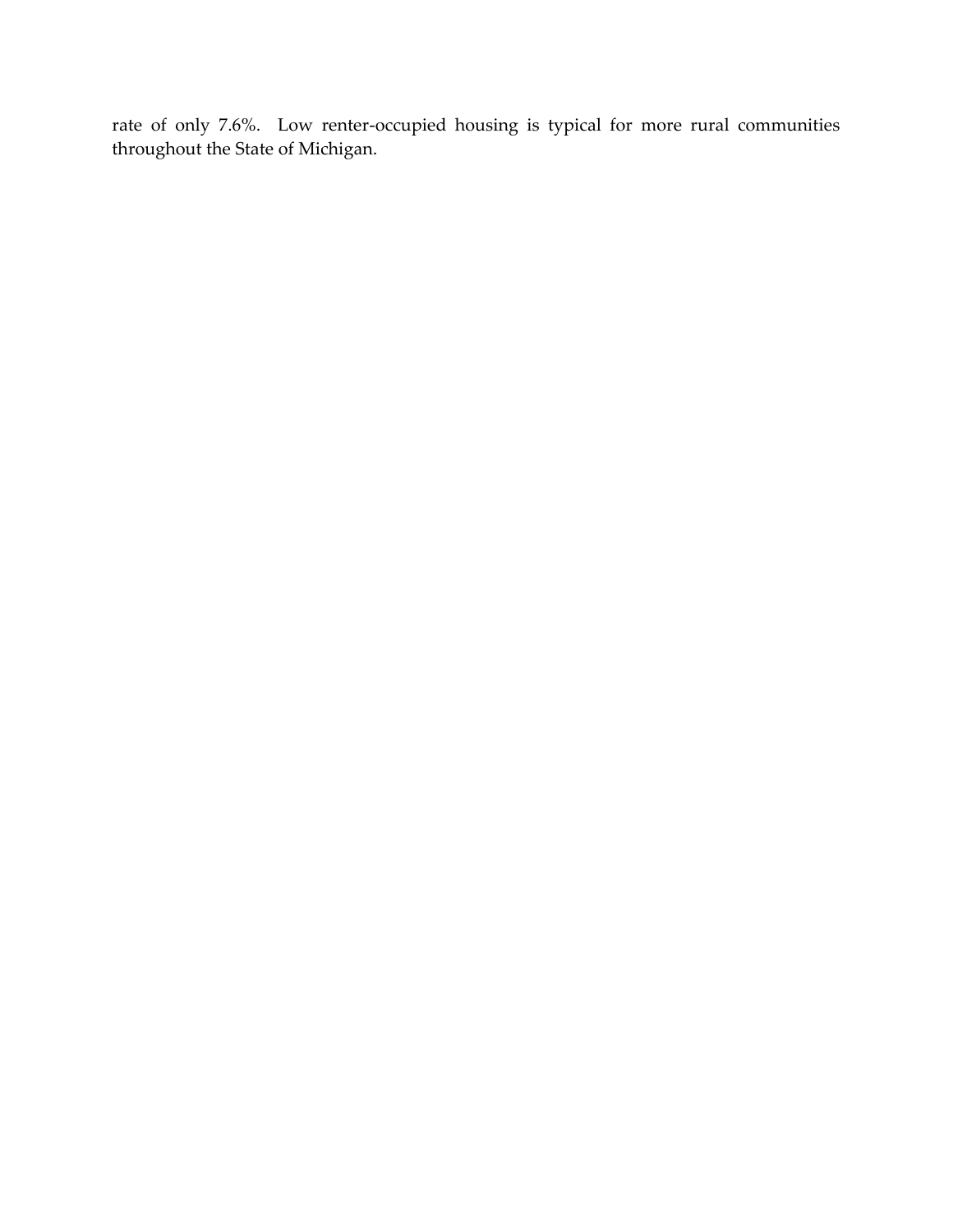| rable 15. 2010 Windsor, Dimondale and Eaton County Housing Onit Type |                |                |                  |                  |              |                |  |
|----------------------------------------------------------------------|----------------|----------------|------------------|------------------|--------------|----------------|--|
|                                                                      | <b>Windsor</b> | <b>Windsor</b> | <b>Dimondale</b> | <b>Dimondale</b> | <b>Eaton</b> |                |  |
| <b>Housing Unit Type</b>                                             | Pop.           | <u>%</u>       | Pop.             | <u>%</u>         | Pop.         | <b>Eaton %</b> |  |
| <b>Occupied Housing Units</b>                                        | 2,713          | 97.10%         | 444              | 95.28%           | 43,494       | 92.44%         |  |
| Owner Occupied                                                       | 2,507          | 92.41%         | 352              | 79.28%           | 31,583       | 72.61%         |  |
| <b>Renter Occupied</b>                                               | 206            | 7.59%          | 92               | 20.72%           | 11,911       | 27.39%         |  |
| Vacant Housing units                                                 | 81             | 2.90%          | 22               | 4.72%            | 3,556        | 7.56%          |  |
| Homeowner Vacancy Rate                                               |                | 2.00%          |                  | 2.70%            |              | 2.40%          |  |
| Rental Vacancy Rate                                                  |                | 0.00%          |                  | 0.00%            |              | 5.80%          |  |
| Persons per owner-                                                   |                |                |                  |                  |              |                |  |
| occupied unit                                                        | 2.47           |                | 3                |                  | 2.59         |                |  |
| Persons per renter-                                                  |                |                |                  |                  |              |                |  |
| occupied unit                                                        | 2.34           |                | 2                |                  | 2.09         |                |  |
| <b>Total Housing Units</b>                                           | 2,794          |                | 466              |                  | 47,050       |                |  |

### **Table 13: 2010 Windsor, Dimondale and Eaton County Housing Unit Type**

### *Units per Housing Structure*

It is important to obtain an accurate description of the number of units per housing structure in Windsor and Dimondale in order to understand the intensity of land use and the demands placed by each housing unit. Single-family housing is the predominant housing type in Windsor, Dimondale and Eaton County, with Dimondale enjoying the highest proportion at 87.1%. Eaton County has the highest rate of 10+ unit housing at 125, and the Township has very little, only 1.3%

|                      | <b>Windsor</b> | <b>Windsor</b> | <b>Dimondale</b> | <b>Dimondale</b> | <b>Eaton</b> | <b>Eaton</b>  |
|----------------------|----------------|----------------|------------------|------------------|--------------|---------------|
| <b>Unit Type</b>     | Pop.           | $\frac{9}{6}$  | Pop.             | $\frac{9}{6}$    | Pop.         | $\frac{9}{6}$ |
| Single Family        | 2,219          | 79.42%         | 406              | 87.12%           | 35,148       | 74.74%        |
| $2 - 4$ Units        | 41             | 1.47%          | 24               | 5.15%            | 2,026        | 4.31%         |
| 5 - 9 Units          | 25             | 0.89%          | $\theta$         | 0.00%            | 1,740        | 3.70%         |
| $10+$ Units          | 36             | 1.29%          | 36               | 7.73%            | 5,642        | 12.00%        |
| Mobile Home          | 473            | 16.93%         | $\overline{0}$   | 0.00%            | 2,465        | 5.24%         |
| <b>Total Housing</b> |                |                |                  |                  |              |               |
| Units                | 2,794          |                | 466              |                  | 47,024       |               |

**Table 14: 2013 Windsor, Dimondale and Eaton County Units in Housing Structure**

\*American Community Survey 2013

### *Age of Housing*

Dimondale has a large proportion of its housing stock built before 1939, over 20%. Since that time, housing in the Village has remained fairly consistent, with a small uptick in the 1970's. Comparatively, Windsor and Eaton County experienced a large boom in the 1970's, and since then have newer housing stock than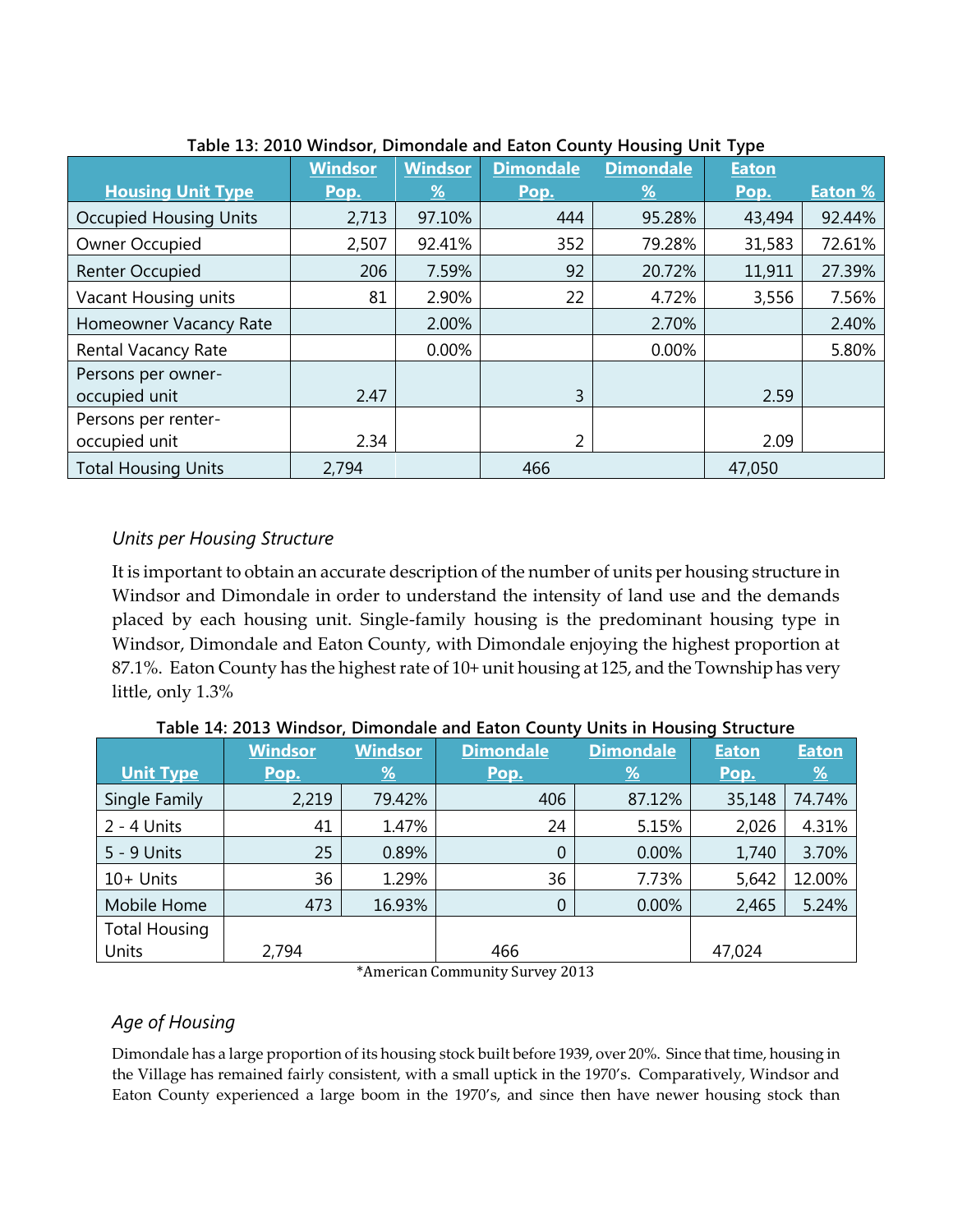Dimondale. Windsor Township, in particular, has built a high percentage of its housing stock since the year 2000, nearly 20%.

|                      | <b>Windsor</b> | <b>Windsor</b> | <b>Dimondale</b> | <b>Dimondale</b> | <b>Eaton</b> | <b>Eaton</b> |
|----------------------|----------------|----------------|------------------|------------------|--------------|--------------|
| <b>Year Built</b>    | Pop.           | $\frac{9}{6}$  | Pop.             | $\frac{9}{6}$    | Pop.         | <u>%</u>     |
| 2010 or later        | 15             | 0.54%          | $\overline{0}$   | 0.00%            | 134          | 0.28%        |
| 2000 - 2009          | 533            | 19.08%         | 66               | 14.16%           | 5,606        | 11.92%       |
| 1990 - 1999          | 457            | 16.36%         | 56               | 12.02%           | 7,671        | 16.31%       |
| 1980 - 1989          | 275            | 9.84%          | 49               | 10.52%           | 5,934        | 12.62%       |
| 1970 - 1979          | 780            | 27.92%         | 78               | 16.74%           | 9,880        | 21.01%       |
| 1960 - 1969          | 265            | 9.48%          | 44               | 9.44%            | 5,380        | 11.44%       |
| 1950 - 1959          | 153            | 5.48%          | 37               | 7.94%            | 3,129        | 6.65%        |
| 1940 - 1949          | 83             | 2.97%          | 42               | 9.01%            | 1,961        | 4.17%        |
| 1939 or earlier      | 233            | 8.34%          | 94               | 20.17%           | 7,329        | 15.59%       |
| <b>Total Housing</b> |                |                |                  |                  |              |              |
| Units                | 2,794          |                | 466              |                  | 47,024       |              |

**Table 15: 2013 Windsor, Dimondale and Eaton County Year Housing Structure was Built**

\*American Community Survey 2013

### *Value*

Housing value is an important aspect of the housing stock to examine. Windsor Charter Township has the highest proportion of housing valued between \$150,000 and \$300,000, but also has a significantly higher proportion of low-value housing compared to Dimondale and the County. Dimondale and Eaton County have comparable median housing values, while Windsor's median value is more than \$15,000 higher.

|                       | <b>Windsor</b> | <b>Windsor</b> | <b>Dimondale</b> | <b>Dimondale</b> | <b>Eaton</b> | <b>Eaton</b> |
|-----------------------|----------------|----------------|------------------|------------------|--------------|--------------|
| <b>Value</b>          | Pop.           | <u>%</u>       | Pop.             | <u>%</u>         | Pop.         | <u>%</u>     |
| Less than \$50,000    | 434            | 17.31%         | 33               | 9.38%            | 3,048        | 9.69%        |
| \$50,000 - \$99,999   | 236            | 9.41%          | 54               | 15.34%           | 5,783        | 18.38%       |
| \$100,000 - \$149,999 | 469            | 18.71%         | 115              | 32.67%           | 8,874        | 28.20%       |
| \$150,000 - \$199,999 | 601            | 23.97%         | 69               | 19.60%           | 7,321        | 23.26%       |
| \$200,000 - \$299,999 | 564            | 22.50%         | 76               | 21.59%           | 4,902        | 15.58%       |
| \$300,000 - \$499,999 | 149            | 5.94%          | 0                | 0.00%            | 1,110        | 3.53%        |
| \$500,000 - \$999,999 | 14             | 0.56%          | 3                | 0.85%            | 274          | 0.87%        |
| \$1,000,000 or more   | 40             | 1.60%          | 2                | 0.57%            | 157          | 0.50%        |
| Total Owner-          |                |                |                  |                  |              |              |
| <b>Occupied Units</b> | 2,507          |                | 352              |                  | 31,469       |              |
|                       |                |                |                  |                  | \$           |              |
| Median Value          | \$<br>156,900  |                | \$<br>140,300    |                  | 138,300      |              |

**Table 16: 2013 Windsor, Dimondale and Eaton County Housing Value**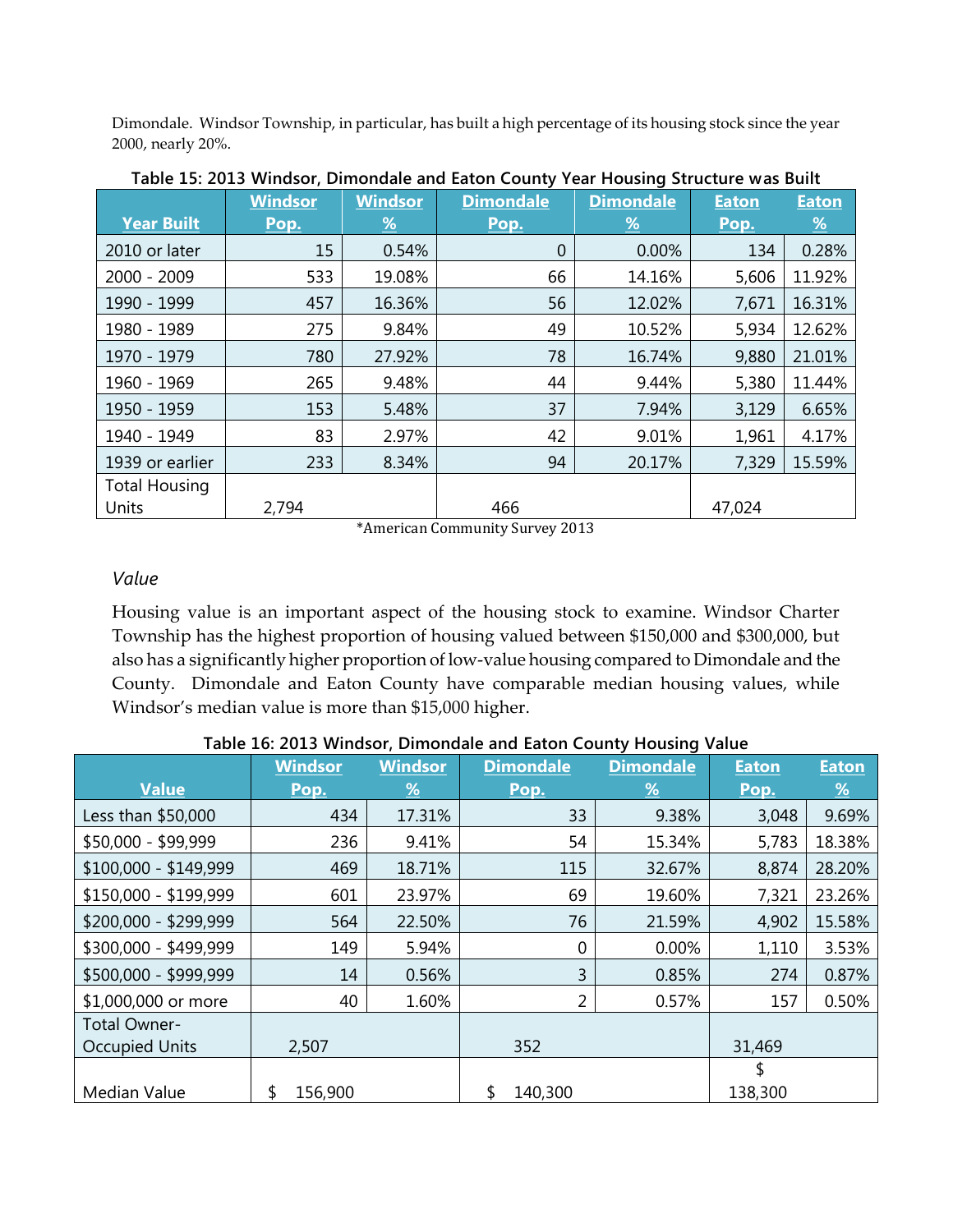\*American Community Survey 2013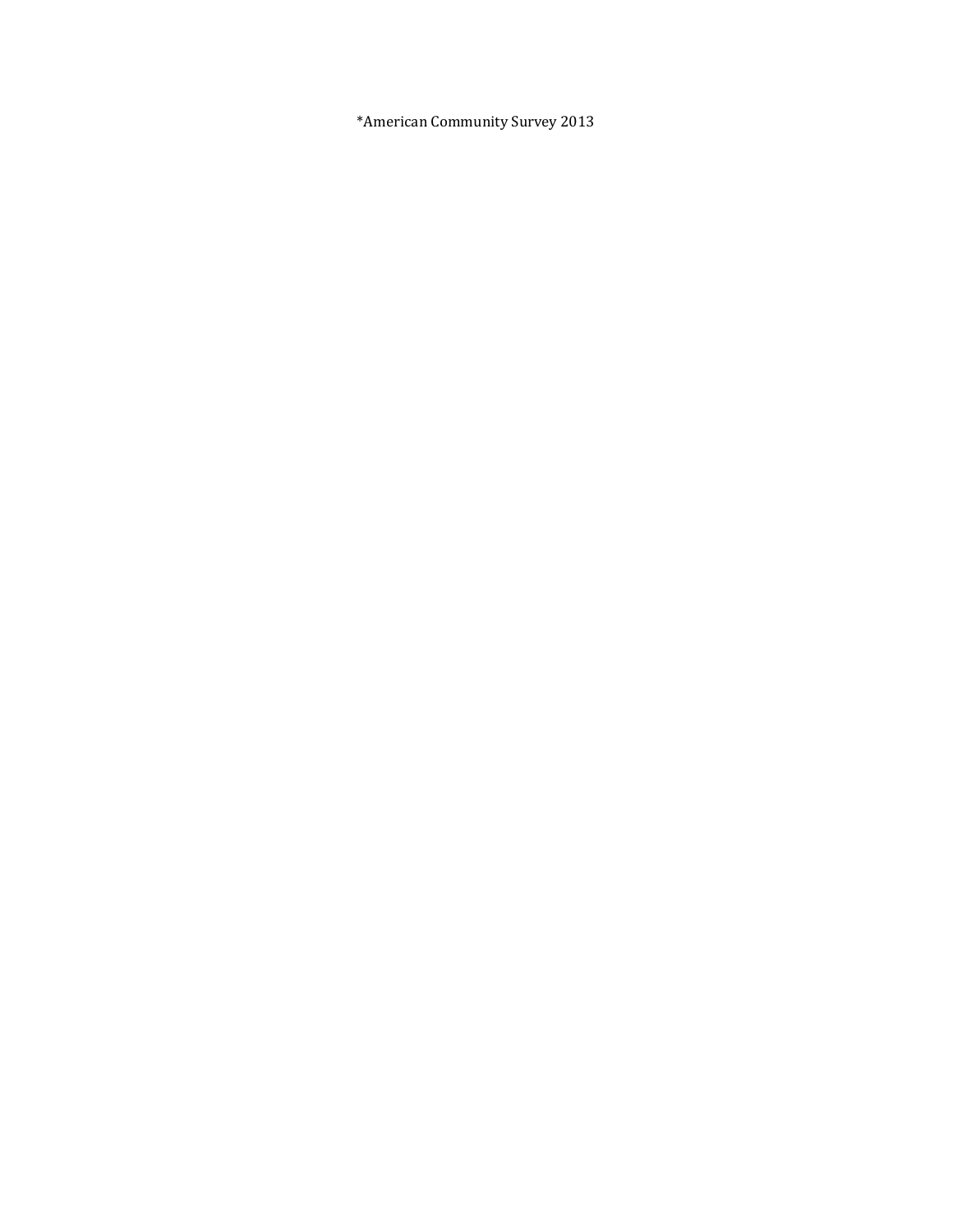#### **Economic Profile**

The economy of Michigan, the Tri-County Region, Eaton County, Windsor Charter Township, and the Village of Dimondale are interrelated and dependent on each other. When the Michigan economy suffers, the smaller entities will ultimately feel the trickle affect of the stagnant economy. The same is true if Michigan's economy is vibrant and thriving. Thus, it is crucial to get an accurate description of all these jurisdictions to adequately forecast the future of the Township's and Village's economy. This profile will examine the State of Michigan Economy, as well as the economic conditions of the Tri-County Region, Eaton County, Windsor Charter Township, and the Village of Dimondale. The factors being examined are *Income, Employment, Employment by Industry,* and *Employment Forecasts.*

### **Michigan**

At the end of 2012, the U.S. Bureau of Labor Statistics estimated the State's unemployment rate to be 8.9%, while 2011 ACS estimates were much lower, at 7.7%. While unemployment rates are high for the state, the median family income has risen over \$3,000 since the 2005 ACS, to \$60,895.

| <b>Status</b>                   | <b>Michigan Pop.</b> | <b>Michigan %</b> |
|---------------------------------|----------------------|-------------------|
| Not in Labor Force              | 2,926,876            | 37.33%            |
| Employed                        | 4,306,814            | 54.93%            |
| Unemployed                      | 601,515              | 7.67%             |
| <b>Armed Forces</b>             | 5,348                | 0.07%             |
| Total Population 16yrs and over | 7,840,553            |                   |
| Percent Unemployed              | 7.67%                |                   |
| Median Family Income            | 60,895<br>\$         |                   |
| Per Capita Median Income        | 25,482<br>\$         |                   |

| Table 17: 2011 Michigan Employment Status |  |  |
|-------------------------------------------|--|--|
|                                           |  |  |

\*American Community Survey 2011

### Tri-County Area

As mentioned above, the Tri-County area often functions as a single economic engine due to the fact that many people work in the City of Lansing, but live in different cities or counties. In 2011, the ACS estimates that while actual unemployment grew since 2005, the unemployment rate for the Tri-County region was down to 6%. Median household income has increased significantly (nearly \$17,000) since that time, as well.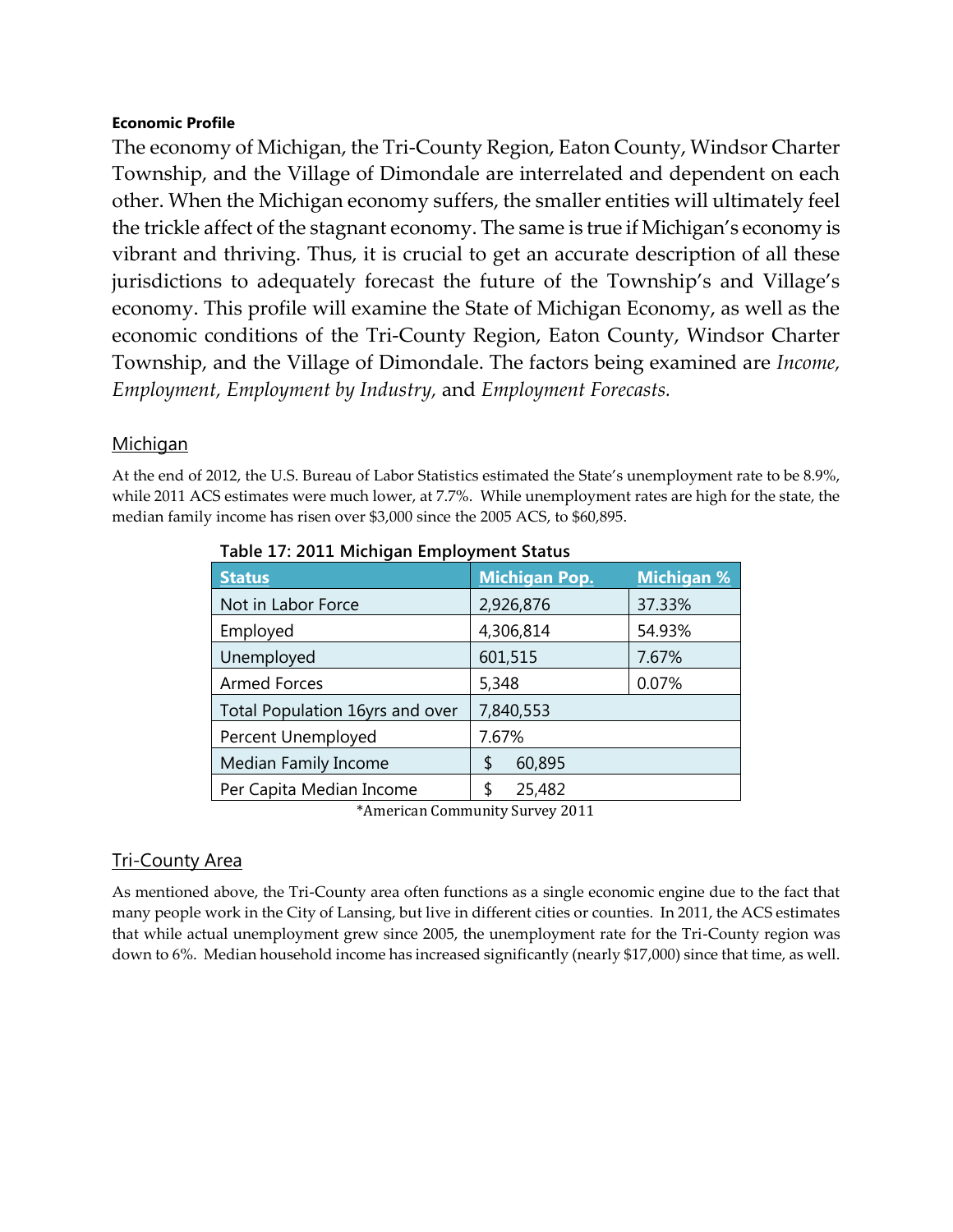| <b>Status</b>                   | <b>Tri-County Pop.</b> | <b>Tri-County %</b> |
|---------------------------------|------------------------|---------------------|
| Not in Labor Force              | 130,400                | 34.88%              |
| Employed                        | 220,424                | 58.96%              |
| Unemployed                      | 22,491                 | 6.02%               |
| <b>Armed Forces</b>             | 529                    | 0.14%               |
| Total Population 16yrs and over | 373,844                |                     |
| Percent Unemployed              | 6.02%                  |                     |
| Median Family Income            | 66,539<br>\$           |                     |
| Per Capita Median Income        | 26,114<br>Я            |                     |

|  |  | Table 18: 2011 Tri-County Labor Force Status |  |  |
|--|--|----------------------------------------------|--|--|
|  |  |                                              |  |  |

\*American Community Survey 2011

Education, Health, and Social Services, in addition to Manufacturing and Retail, continue to be the largest employment bases in the region. No other industry has made large strides or has taken large cuts to employment since 2005, according to the 2011 ACS.

| <b>Industry</b>                           | <b>Tri-County Pop.</b> | <b>Tri-County %</b> |
|-------------------------------------------|------------------------|---------------------|
| Agriculture, Forestry, Fishing, Mining    | 2,518                  | 1.14%               |
| Construction                              | 9,026                  | 4.09%               |
| Manufacturing                             | 23,850                 | 10.82%              |
| <b>Wholesale Trade</b>                    | 4,318                  | 1.96%               |
| <b>Retail Trade</b>                       | 23,724                 | 10.76%              |
| Transportation and Warehousing            | 8,113                  | 3.68%               |
| Information                               | 4,176                  | 1.89%               |
| Finance, Insurance, Real Estate           | 15,123                 | 6.86%               |
| Professional, Scientific, Management      | 19,257                 | 8.74%               |
| <b>Education, Health, Social Services</b> | 59,301                 | 26.90%              |
| Arts, Entertainment, Food Service         | 20,740                 | 9.41%               |
| Other Services, except Public             | 10,936                 | 4.96%               |
| <b>Public Administration</b>              | 19,342                 | 8.77%               |
| Employed Population 16yrs and over        | 220,424                |                     |

**Table 19: 2011 Tri-County Employment by Industry**

\*American Community Survey 2011

### Windsor Charter Township and the Village of Dimondale

As mentioned previously, Windsor Township has been experiencing steady growth. It has also been mentioned that Dimondale is nearing its build out capacity. Where population growth is able to occur, there is a trend to increase demand for services and businesses nearby. Although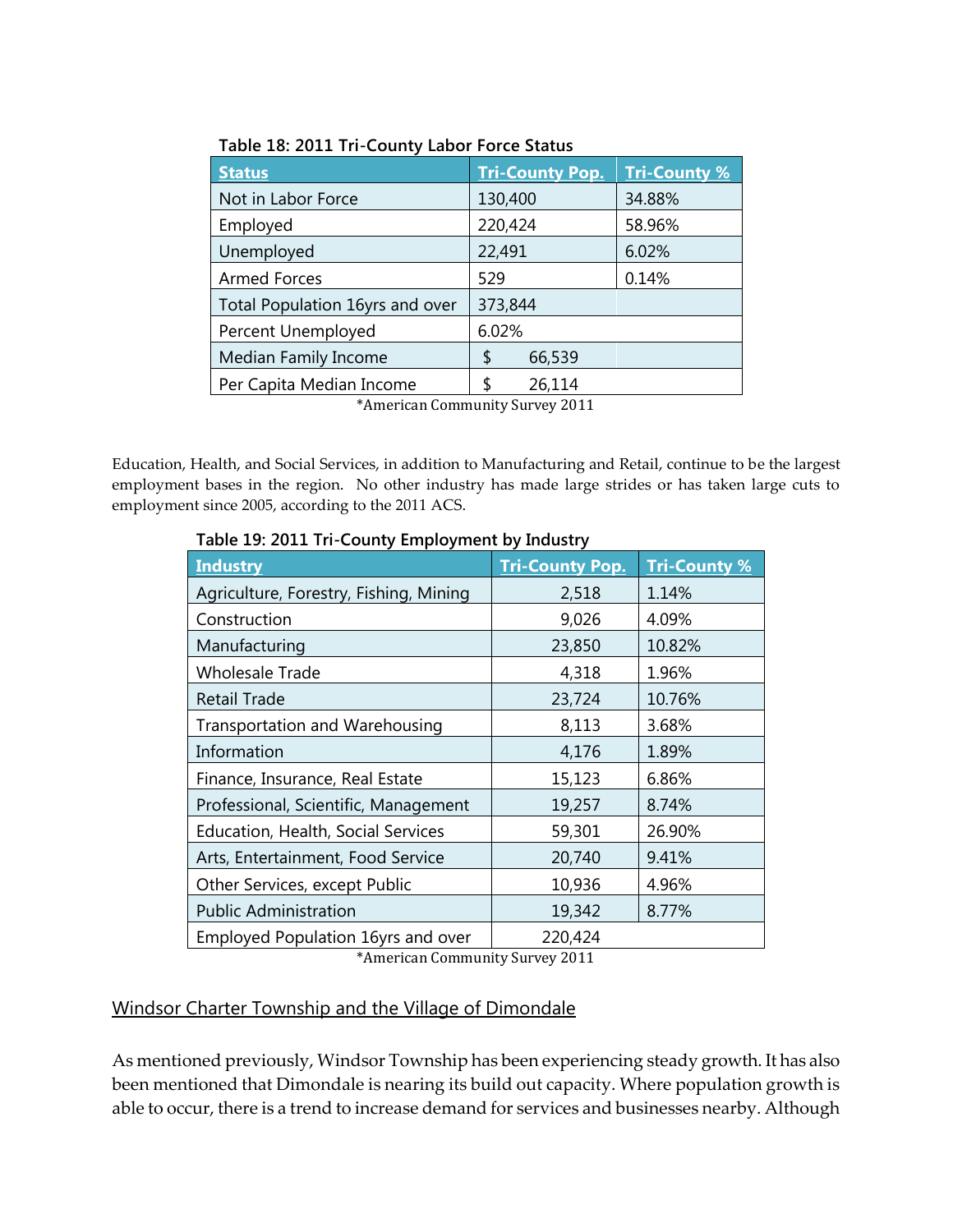Windsor and Dimondale remain residential communities, it is important to plan for growth in the economic sector as well. In the following paragraphs and tables, Windsor and Dimondale's economic profile will be compared to Eaton County's profile. It should be noted that Windsor and Dimondale's economic figures represent a portion of Eaton County's figures due to the fact that the Township is located within the county.

### *Income and Occupation*

The median household income for Windsor Township and the Village of Dimondale in 2010 was \$72,944 and \$63,500 respectively. Both numbers are much higher than they were in 2000. Eaton County, at \$65,740, sits between Windsor and Dimondale.

In 2010, Windsor Charter Township had 5,509 residents 16 years or older legally able to work, of which 3,251, or 59.0% were in the labor force. Dimondale had 929 persons 16 years or older with 583, or 62.8% in the labor force. Windsor Township's slightly older population may account for the difference in the working population.

Unemployment rates are slightly lower in Windsor and Dimondale than in Eaton County and the State of Michigan.

|                         | <b>Windsor</b> | <b>Windsor</b> | <b>Dimondale</b> | <b>Dimondale</b> | <b>Eaton</b> | <b>Eaton</b> | <b>Michigan</b> | <b>Michigan</b>       |
|-------------------------|----------------|----------------|------------------|------------------|--------------|--------------|-----------------|-----------------------|
| <b>Status</b>           | Pop.           | <u>%</u>       | Pop.             | $\frac{9}{6}$    | Pop.         | <u>%</u>     | Pop.            | $\frac{\%}{\sqrt{2}}$ |
| Not in Labor            |                |                |                  |                  |              |              |                 |                       |
| Force                   | 2,258          | 40.99%         | 346              | 37.24%           | 30,058       | 34.77%       | 2,926,876       | 37.33%                |
| Employed                | 3,013          | 92.68%         | 544              | 93.31%           | 50,505       | 89.58%       | 4,306,814       | 87.65%                |
| Unemployed              | 238            | 7.32%          | 39               | 6.69%            | 5,792        | 10.27%       | 601,515         | 12.24%                |
| <b>Armed Forces</b>     | $\mathbf 0$    | 0.00%          | 83               | 14.24%           | 83           | 0.15%        | 5,348           | 0.11%                 |
| <b>Total Population</b> |                |                |                  |                  |              |              |                 |                       |
| 16yrs and over          | 5,509          |                | 929              |                  | 86,438       |              | 7,840,553       |                       |
| Percent                 |                |                |                  |                  |              |              |                 |                       |
| Unemployed              | 7.32%          |                | 6.69%            |                  | 10.27%       |              | 12.24%          |                       |
| Median Family           | \$             |                |                  |                  |              |              |                 |                       |
| Income                  | 72,944         |                | \$63,500         |                  | \$65,740     |              | \$60,895        |                       |
| Per Capita              | \$             |                |                  |                  |              |              |                 |                       |
| Median Income           | 27,264         |                | \$27,106         |                  | \$26,582     |              | \$25,482        |                       |

#### **Table 20: 2013 Windsor, Dimondale, Eaton County and Michigan Employment Status**

\*American Community Survey 2013

According to the 2013 American Community Survey estimates, Windsor Charter Township closely follows the County in terms of the makeup of workers in each labor class. The Village of Dimondale, however, has a higher percentage of the labor force in government jobs, and less in the private sector or self-employed.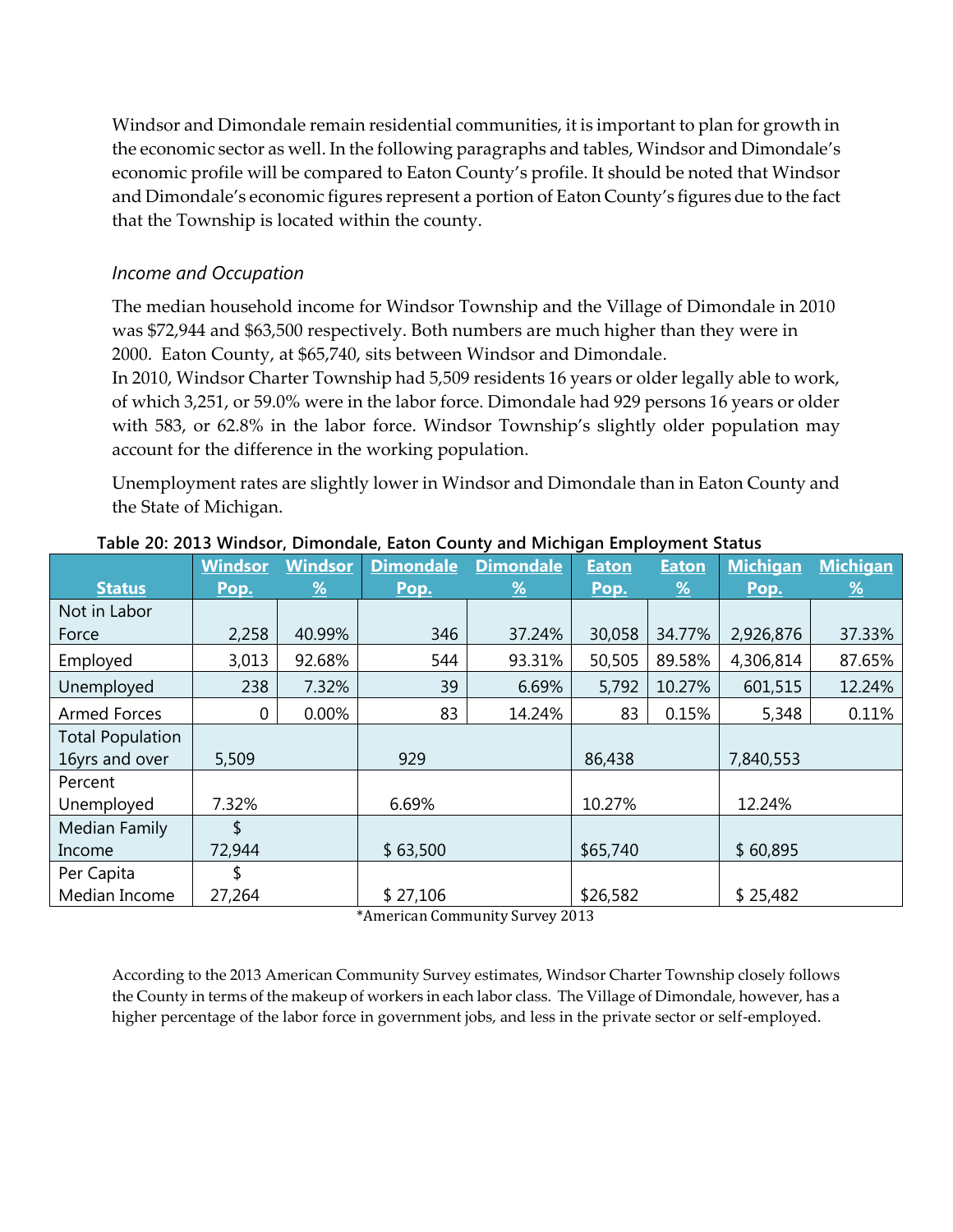|                              | <b>Windsor</b> | Windsor       | <b>Dimondale</b> | <b>Dimondale</b> | <b>Eaton</b> | <b>Eaton</b> |
|------------------------------|----------------|---------------|------------------|------------------|--------------|--------------|
| <b>Class</b>                 | Pop.           | $\frac{9}{6}$ | Pop.             | $\frac{9}{6}$    | Pop.         | <u>%</u>     |
| Private Wage / Salary        | 2,307          | 76.57%        | 385              | 70.77%           | 37884        | 75.01%       |
| <b>Government Workers</b>    | 542            | 17.99%        | 144              | 26.47%           | 9,835        | 19.47%       |
| Self-Employed                | 154            | 5.11%         | 15               | 2.76%            | 2,647        | 5.24%        |
| <b>Unpaid Family Workers</b> | 10             | 0.33%         | $\mathbf 0$      | 0.00%            | 139          | 0.28%        |
| Total Population 16 yrs.     |                |               |                  |                  |              |              |
| and over                     | 3,013          |               | 544              |                  | 50,505       |              |

#### **Table 21: 2013 Windsor, Dimondale and Eaton County Class of Worker**

\*American Community Survey 2013

It is unsurprising, given the proximity to Michigan State University and multiple health systems in the Tri-County area, that all three entities have high proportions of the labor class working in the Education/Health/Social Services industry. They also have high percentages of the labor force in Public Administration and Retail.

**Table 22: 2013 Windsor, Dimondale and Eaton County Employment by Industry**

|                               | <b>Windsor</b> | <b>Windsor</b> | <b>Dimondale</b> | <b>Dimondale</b> | <b>Eaton</b> | <b>Eaton</b> |
|-------------------------------|----------------|----------------|------------------|------------------|--------------|--------------|
| <b>Industry</b>               | Pop.           | %              | Pop.             | %                | Pop.         | %            |
| Agriculture, Forestry,        |                |                | 0                |                  | 438          |              |
| Fishing, Mining               | 11             | 0.37%          |                  | 0.00%            |              | 0.87%        |
| Construction                  | 147            | 4.88%          | 10               | 1.84%            | 2,365        | 4.68%        |
| Manufacturing                 | 272            | 9.03%          | 44               | 8.09%            | 7,327        | 14.51%       |
| <b>Wholesale Trade</b>        | 29             | 0.96%          | 5                | 0.92%            | 694          | 1.37%        |
| <b>Retail Trade</b>           | 390            | 12.94%         | 56               | 10.29%           | 5,761        | 11.41%       |
| Transportation and            |                |                |                  |                  |              |              |
| Warehousing                   | 176            | 5.84%          | 11               | 2.02%            | 2,091        | 4.14%        |
| Information                   | 41             | 1.36%          | 5                | 0.92%            | 537          | 1.06%        |
| Finance, Insurance, Real      |                |                |                  |                  |              |              |
| Estate                        | 278            | 9.23%          | 29               | 5.33%            | 3,680        | 7.29%        |
| Professional, Scientific,     |                |                |                  |                  |              |              |
| Management                    | 228            | 7.57%          | 60               | 11.03%           | 4,012        | 7.94%        |
| Education, Health,            |                |                |                  |                  |              |              |
| <b>Social Services</b>        | 684            | 22.70%         | 144              | 26.47%           | 10,911       | 21.60%       |
| Arts, Entertainment,          |                |                |                  |                  |              |              |
| Food Service                  | 235            | 7.80%          | 77               | 14.15%           | 4,240        | 8.40%        |
| Other Services, except        |                |                |                  |                  |              |              |
| Public                        | 188            | 6.24%          | 28               | 5.15%            | 2,608        | 5.16%        |
| <b>Public Administration</b>  | 334            | 11.09%         | 75               | 13.79%           | 5,841        | 11.57%       |
| <b>Total Population 16yrs</b> |                |                |                  |                  |              |              |
| and over                      | 3,013          |                | 544              |                  | 50,505       |              |

\*American Community Survey 2013